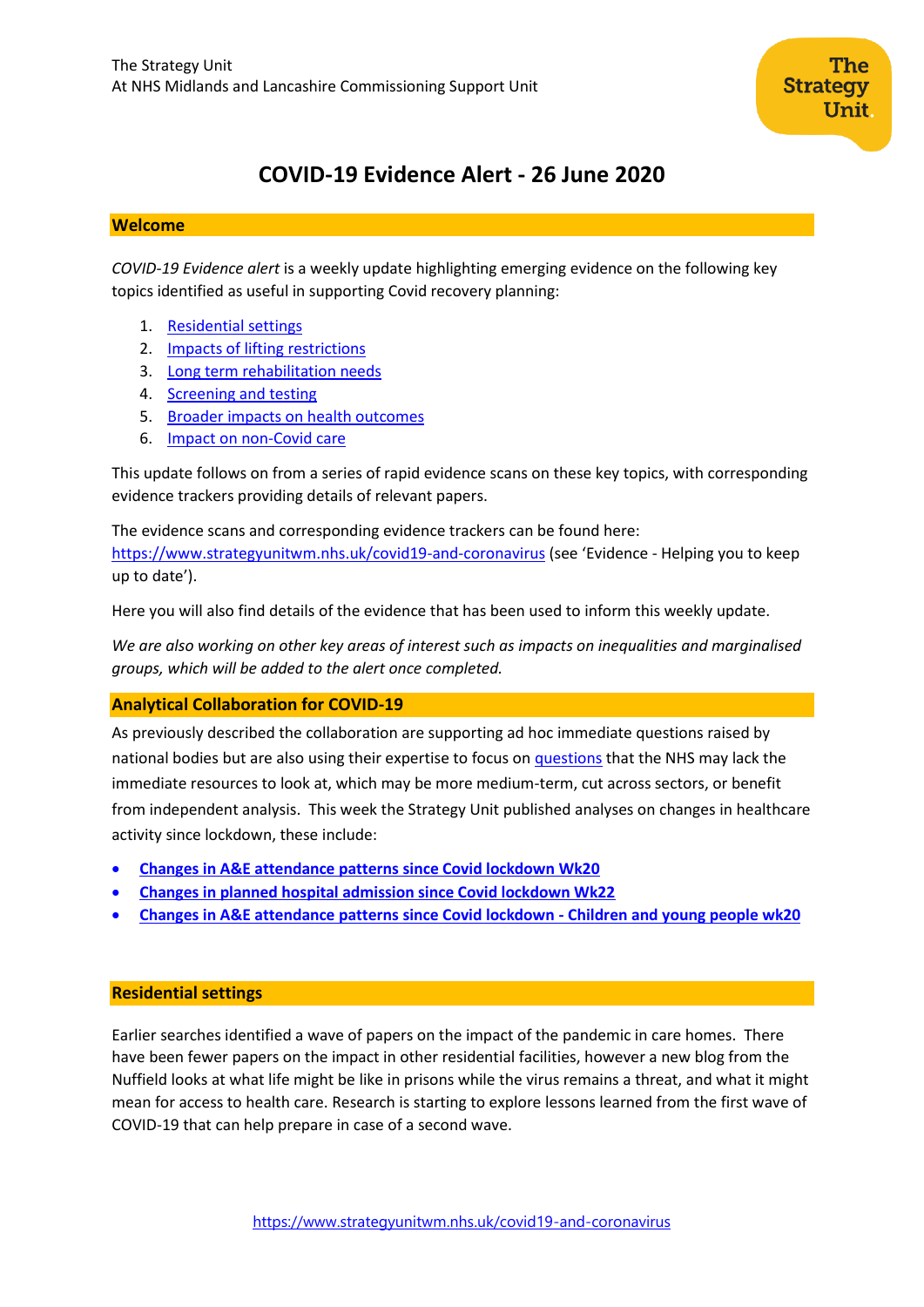

#### **Commentary from the collaboration**

**Covid-[19: how is it impacting on prisoners' health?](https://www.nuffieldtrust.org.uk/news-item/covid-19-how-is-it-impacting-on-prisoners-health)** Davies M. (Nuffield Trust, 22/06/20)

#### **Guidance**

**[Coronavirus \(COVID-19\): admission and care of people in care homes.](https://www.gov.uk/government/publications/coronavirus-covid-19-admission-and-care-of-people-in-care-homes)** Department of Health and Social Care, Care Quality Commission, Public Health England, and NHS England

**[Coronavirus \(COVID-19\): reducing risk in adult social care](https://www.gov.uk/government/publications/coronavirus-covid-19-reducing-risk-in-adult-social-care)**. Department of Health and Social Care.

#### **Rapid reviews**

**[Rapid Review: What is the effectiveness of cohorting virus-positive residents to shared](https://www.nccmt.ca/knowledge-repositories/covid-19-evidence-reviews/104)  [rooms in care facilities?](https://www.nccmt.ca/knowledge-repositories/covid-19-evidence-reviews/104) National Collaborating Centre for Methods and Tools.** No research evidence was identified related to the effectiveness of cohorting COVID-19 virus-positive residents to shared rooms in long-term care facilities. Guidance documents are consistent in recommending isolation of positive cases in single rooms, and cohorting when single rooms are not available, based on past practice, recommendations related to control of other infections, and expert opinion.

#### **[Strategies to Reduce the Impact of a Second Wave of COVID-19 in Long-Term Care](https://www.nlcahr.mun.ca/CHRSP/COVID192ndwaveLTC.pdf)**

**[Facilities](https://www.nlcahr.mun.ca/CHRSP/COVID192ndwaveLTC.pdf). Navarro P. Newfoundland and Labrador Centre for Applied Health Research.** Longterm care facilities need integrated infection prevention and control programs to both identify and effectively respond to COVID-19 outbreaks. Lessons learned from the first wave of COVID-19 must be implemented in operational practices and policies, including: better supports for residents, managing and supporting healthcare workers, and managing both visitation and facilities. Only a few of the articles included in this review speak directly to reducing the impact of a second wave of COVID-19 on long-term care facilities.

#### **Emerging evidence**

**[A Health System Response to COVID-19 in Long-Term Care and Post-Acute Care: A Three-](https://pubmed.ncbi.nlm.nih.gov/32343363/)**

**[Phase Approach](https://pubmed.ncbi.nlm.nih.gov/32343363/)**. **Kim G et al, J Am Geriat Soc, 68(6).** The University of Washington Medicine's (UWM's) Post-Acute Care (PAC) Network developed and implemented a three-phase approach within its pre-existing network of skilled nursing facilities (SNFs) to help slow the spread of the disease, support local area SNFs from becoming overwhelmed when inundated with COVID-19 cases or persons under investigation, and help decrease the burden on area hospitals, clinics, and emergency medical services.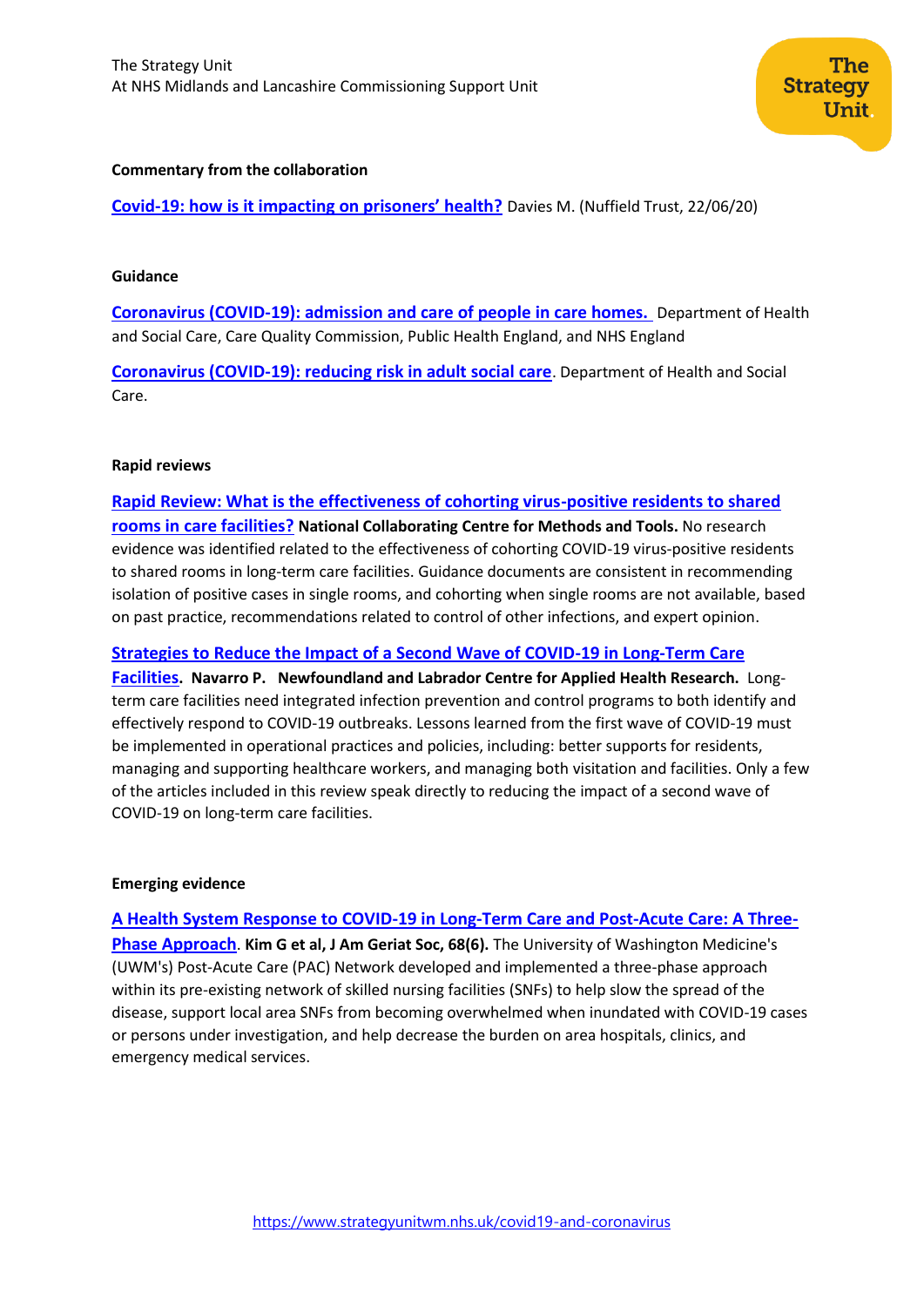#### **Commentaries**

**[Preventing more deaths in care homes in a second pandemic surge](https://www.bmj.com/content/369/bmj.m2461)**. Oliver D, BMJ, 369:m2461 (23/6/20).

**Let's be open and ho[nest about covid-19 deaths in care homes](https://www.bmj.com/content/369/bmj.m2334)**. Oliver D, BMJ 369:m2334 (18/6/20).

**[Care home facilities as new COVID-19 hotspots: Lombardy Region \(Italy\) case study.](https://www.ncbi.nlm.nih.gov/pmc/articles/PMC7189837/pdf/main.pdf)** Logar S, Archives of Gerontology and Geriatrics (89) 104087.

**[COVID ‐19 Preparedness in Nursing Homes in the Midst of the Pandemic](https://onlinelibrary.wiley.com/doi/full/10.1111/jgs.16520).** Quigley DD et al. Journal of the American Geriatrics Society (68)6.

**[Does the Coronavirus \(COVID-19\) Pandemic Call for a New Model of Older People Care?](https://www.frontiersin.org/articles/10.3389/fpubh.2020.00311/full)** Palombi L et al., Frontiers in Public Health (18/6/20)

**[Telemedicine in nursing homes during the COVID ‐19 outbreak: A star is born \(again\).](https://onlinelibrary.wiley.com/doi/full/10.1111/ggi.13934?af=R)** Cormi C et al. Geriatrics & Gerontology International, 20(6).

**[COVID-19 and U.S.-based refugee populations: Commentary](https://europepmc.org/article/med/32538665).** Mattar S & Piwowarczyk LA. Psychological Trauma: Theory, Research Practice and Policy.

**Care[giving at a Physical Distance: Initial Thoughts for COVID ‐19 and Beyond](https://onlinelibrary.wiley.com/doi/full/10.1111/jgs.16495).** Duong MT & Karlawish J. J Am Geriat Soc. 68(6).

#### **Useful resources**

**[Care homes and COVID-19: advice and best practice](https://www.scie.org.uk/care-providers/coronavirus-covid-19/care-homes)**, SCIE

**[Homeless Shelters Face High COVID-19 Risks](https://jamanetwork.com/journals/jama/fullarticle/2766884)**. Kuehn BM, JAMA Network 323(22).

#### **Impacts of lifting restrictions**

New rapid reviews from the Oxford Centre for Evidence Based Medicine explore the evidence to support the 2-metre social distancing rule to reduce COVID-19 transmission, and transmission dynamics of COVID-19. Community engagement to support contextually specific, acceptable and appropriate COVID-19 prevention and control measures is also explored.

#### **Rapid reviews**

# **[What is the evidence to support the 2-metre social distancing rule to reduce COVID-19](https://www.cebm.net/covid-19/what-is-the-evidence-to-support-the-2-metre-social-distancing-rule-to-reduce-covid-19-transmission/)  [transmission?](https://www.cebm.net/covid-19/what-is-the-evidence-to-support-the-2-metre-social-distancing-rule-to-reduce-covid-19-transmission/) Qureshi Z, Jones N, Temple R et al. Centre for Evidence Based Medicine.** This rapid review assesses available evidence for the 2-metre social distancing rule and reduction in COVID-19 transmission. Key findings include that the 2-metre rule is based on an outdated model assuming that viral transmission occurs in either large droplets or small airborne particles. Transmission is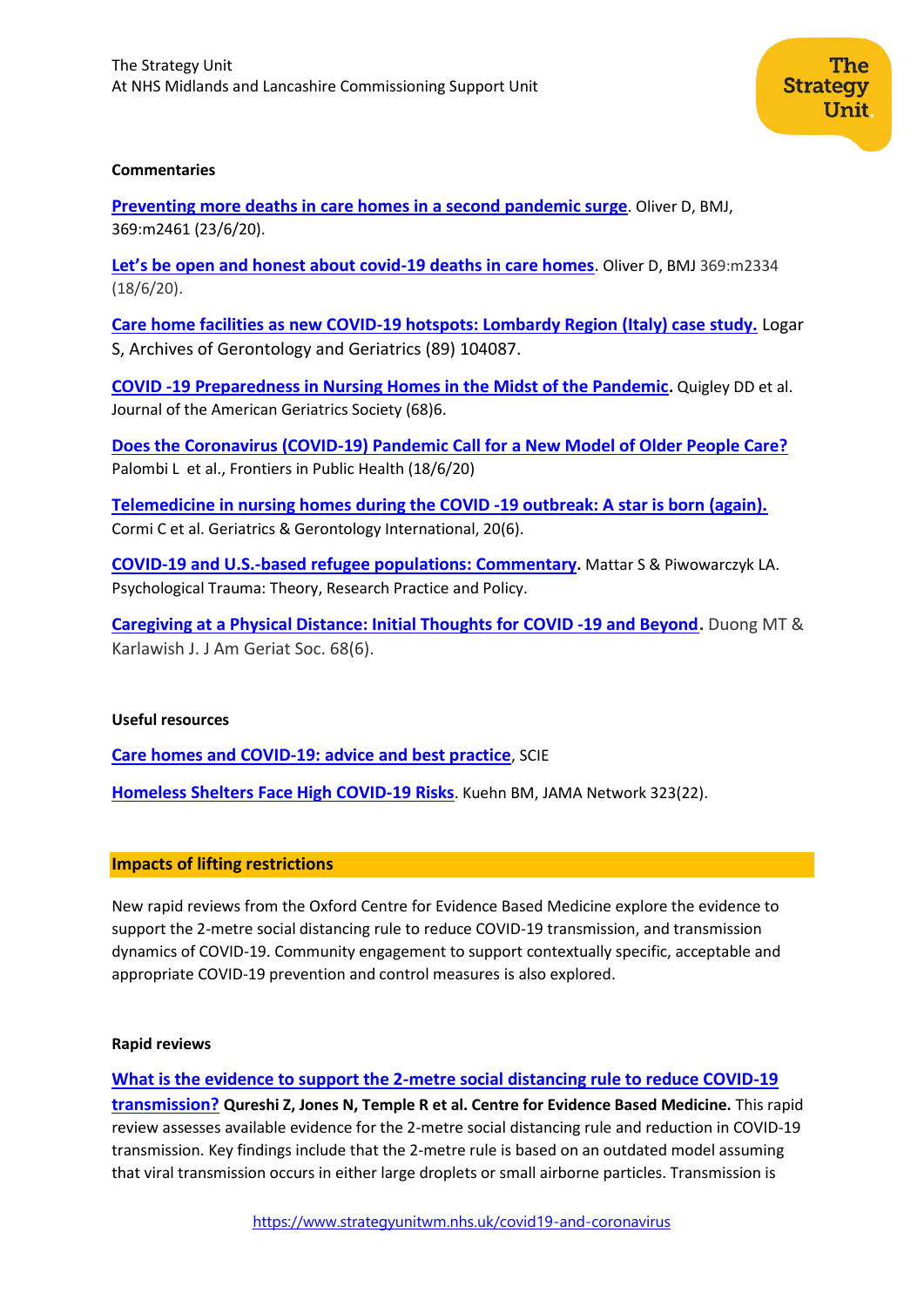more complex, with a continuum of droplets sizes and exhaled air influencing transmission range. It is recommended that distancing rules should account for viral load, ventilation, type of activity, transmission in outdoor vs indoor settings, and use of face masks.

The

Unit.

**Strategy** 

# **[Analysis of the Transmission Dynamics of](https://www.cebm.net/evidence-synthesis/transmission-dynamics-of-covid-19/) COVID-19: An Open Evidence Review. Jefferson T,**

**Spencer EA, Plüddemann A, Roberts N, Heneghan C. Oxford COVID-19 Evidence Centre.** The first part of the Open Evidence Synthesis will consist of a search of the evidence and description with tabulation of the findings. In the second phase, as we make more information available, it may be possible to either define a mode of transmission or to set out a series of hypotheses to be tested by further work. We will set out the policy implications and recommendations in line with our evidence extractions. Because of the public health importance of this work and its evolving nature, we will post extractions and summaries of all included studies on this site with brief comments. We post summaries as soon as they are available, we source the evidence continually and update our database searches every two weeks.

## **[Community engagement for COVID-19 prevention and control: A Rapid Evidence](https://www.medrxiv.org/content/10.1101/2020.06.17.20133876v1)**

**[Synthesis](https://www.medrxiv.org/content/10.1101/2020.06.17.20133876v1). Gilmore B et al., MedRXiv**. COVID-19 global presence and social transmission pathways require social and community responses. This may be particularly important to reach marginalised populations and support equity-informed responses. Previous experience from outbreaks shows that community engagement can take many forms and include different actors and approaches who support various prevention and control activities. Countries worldwide are encouraged to assess existing community engagement structures, and utilise community engagement approaches to support contextually specific, acceptable and appropriate COVID-19 prevention and control measures.

#### **Emerging evidence**

**[Covid-19 and spatial planning. A few issues concerning public policy](http://www.camerablu.unina.it/index.php/tema/article/view/6846). Lai S, Leone F & Zoppi C. TEMA Journal of Land Use, Mobility and Environment. Doi: 10.6092/1970-9870/6846.** This discussion article outlines several questions on the impact of social living conditions created by COVID-19, upon spatial planning policy and practice. It is argued that public administrative bodies, for and non-profit organisations and local communities should consider innovative approaches to dealing with collective public spaces (e.g. shopping centres), urban and regional infrastructure, changes in food-supply and food-security in a post-lockdown world.

**[Herd Immunity or Suppression Strategy to Combat COVID-19.](https://content.iospress.com/download/clinical-hemorheology-and-microcirculation/ch209006?id=clinical-hemorheology-and-microcirculation%2Fch209006) Jung F et al. Clin Hemorheology and Microcirculation, IOS press.** This article briefly discusses and compares the Netherlands, Germany, Great Britain, Sweden and the UK regarding their response to COVID-19. Namely, most countries, with the exception of Sweden, opted for temporary lockdown and suppression rather than following a 'herd-immunity' strategy in response to an increasing death rate. The authors compare each nation's response by comparing the number of COVID-19 deaths to total population numbers for each.

#### **The COVID-19 epidemic, [its mortality, and the role of non-pharmaceutical interventions.](https://journals.sagepub.com/doi/full/10.1177/2048872620924922?url_ver=Z39.88-2003&rfr_id=ori:rid:crossref.org&rfr_dat=cr_pub%20%200pubmed)**

**Hens N, Vranck P, Molenberghs G. Eur Heart J Acute Cardiovasc Care, 9(3). doi:10.1177/2048872620924922**. This review looks at epidemiological studies to understand the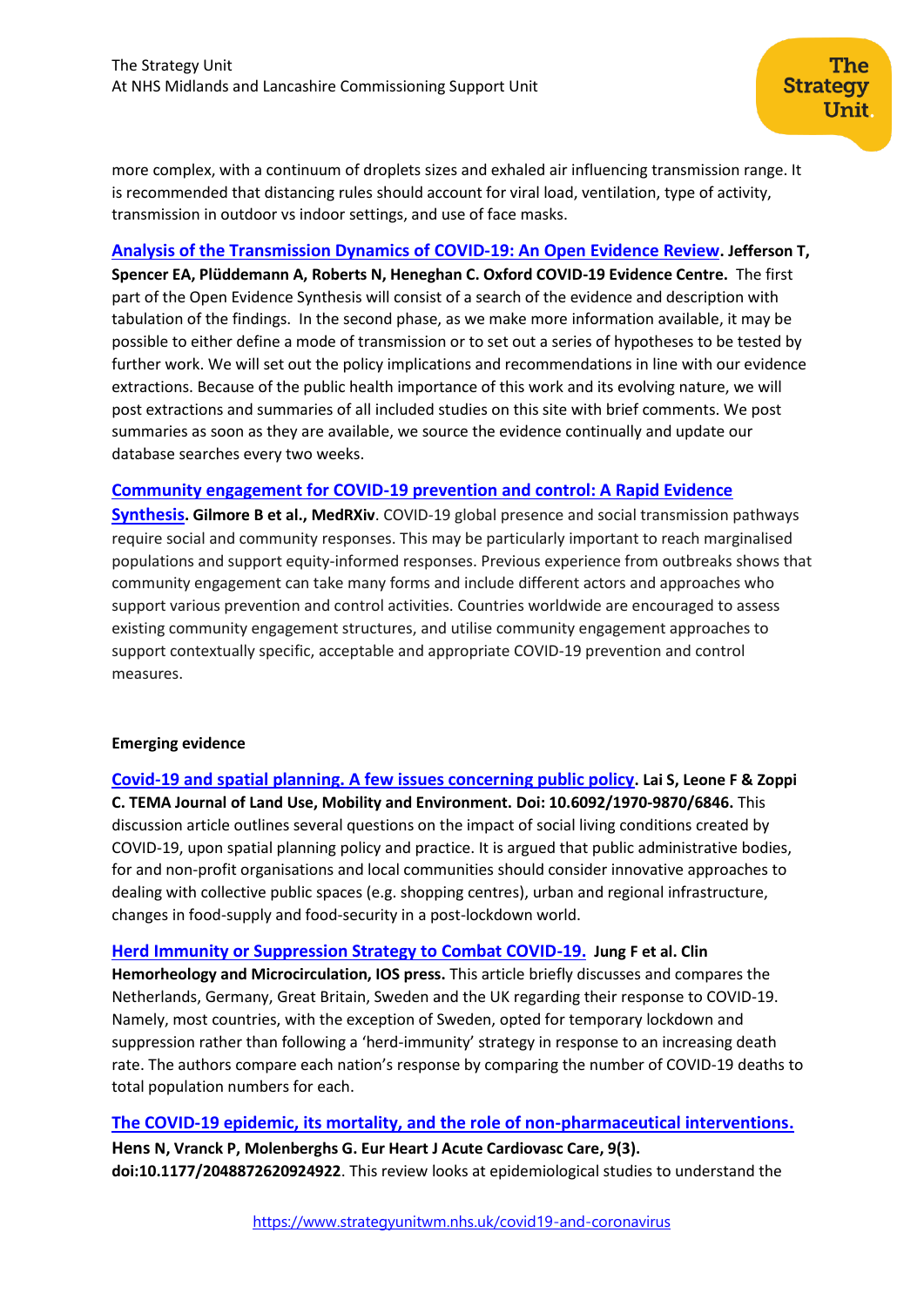potential impact of non-pharmaceutical interventions on spread and mortality for COVID-19. Specifically, it is proposed that estimating changes in disease transmission over time could give an insight into how (or whether) non-pharmaceutical outbreak control measures affect disease epidemiology. Outlining how the number of infected increases when R0 > 1, and that transmission reduces considerable at R0 < 1. The authors outline several scenarios considering the potential effects of non-pharmaceutical interventions upon mortality.

# **COVID-ABS: An Agent-Based Model [of COVID-19 Epidemic to Simulate Health and](https://arxiv.org/pdf/2006.10532.pdf)**

**[Economic Effects of Social Distancing Interventions.](https://arxiv.org/pdf/2006.10532.pdf) Silva et al. arXiv preprint.** An SEIR agentbased simulation model examined seven scenarios under different assumptions regarding the epidemiological and economic effects of social distancing interventions, ranging from doing nothing, full lockdown, conditional lockdown, to using face masks and social isolation together.

# **'Distancers' and 'non-distancers'? The pot[ential social-psychological impact of moralising](http://scholar.google.com/scholar_url?url=https://psyarxiv.com/dbkj6/download%3Fformat%3Dpdf&hl=en&sa=X&d=3092220106489844876&scisig=AAGBfm3PKZxN9fosM6AaMrelbAu2kiBB0Q&nossl=1&oi=scholaralrt&html=)  [COVID-19 mitigating practices on sustained behaviour change](http://scholar.google.com/scholar_url?url=https://psyarxiv.com/dbkj6/download%3Fformat%3Dpdf&hl=en&sa=X&d=3092220106489844876&scisig=AAGBfm3PKZxN9fosM6AaMrelbAu2kiBB0Q&nossl=1&oi=scholaralrt&html=) (preprint). Prosser AMB et al, PsyArXiv.com.** This preprint looks at the moral dimensions of adherence to COVID-19 mitigation practices (hand washing, social distancing' etc), which are construed as moral imperatives to prevent harm from COVID-19. The authors argue that the moral dimension that adherence practices are presented in, coupled with recent relaxations in mitigation practices may give rise to tension between those who adhere to mitigation policies going forward vs. those who do not. This outlines how and why this might occur, how this could impact society's response to COVID-19 and the need to consider these dynamics when assessing how to lift restrictions.

**[When COVID-19 affects muscle: effects of quarantine in older adults.](https://pagepressjournals.org/index.php/bam/article/view/9069) Moro T & Paoli A. Eur J** 

**Transl Myol. 30(2), 219-222.** In this review the authors outline available evidence to suggest a negative impact of quarantine and social distancing countermeasures on the physical health and skeletal muscle mass of older adults. Specifically, it is noted that a combination of intense resistance training and managing nutrition may be important for preventing loss of muscle for older adults.

# **[COVID-19 Second Phase Lockdown Option and Public Opinion: A case study in Pakistan.](http://ijmscrr.in/index.php/ijmscrr/article/view/95)**

**Hassan S et al. Int J Med Sci Clin Res Rev, 3(03).** This case study reports on survey-based methods to ascertain the opinions and views of the Pakistani general population towards lockdown interventions and the possibility of a second phase of lockdown. Findings highlight that even though many were not compliant with the first lockdown, around 60% of respondents supported complete compliance with future lockdown. One of the major causes for non-compliance was denial of the existence of COVID-19/ coronavirus.

**[Criteria for releasing COVID-19 patients from isolation. Scientific Brief.](https://apps.who.int/iris/bitstream/handle/10665/332451/WHO-2019-nCoV-Sci_Brief-Discharge_From_Isolation-2020.1-eng.pdf) World Health** 

**Organisation (17/6/20).** On 27 May 2020, WHO published updated interim guidance on the clinical management of COVID-19 and provided updated recommendations on the criteria for discharging patients from isolation. The updated criteria reflect recent findings that patients whose symptoms have resolved may still test positive for the COVID-19 virus (SARS-CoV-2) by RT-PCR for many weeks. Despite this positive test result, these patients are not likely to be infectious and therefore are unlikely to be able to transmit the virus to another person. This scientific brief provides the rationale for the changes made to the clinical management of COVID-19 guidance, based on recent scientific evidence. WHO will update these criteria as more information becomes available.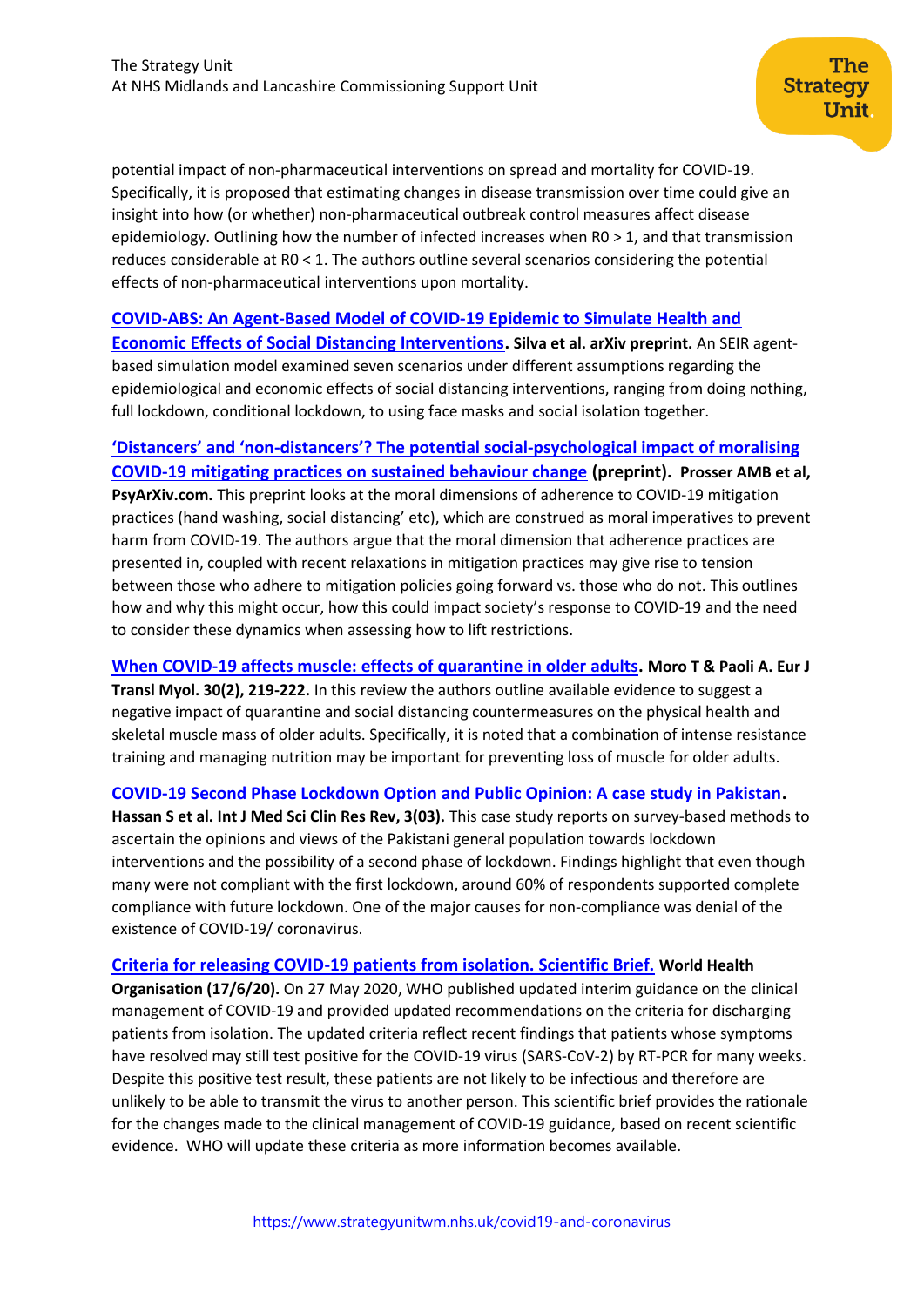# **Commentaries**

**[Fighting COVID-19: Fear and Internal Conflict among Older Adults in Ghana](https://www.tandfonline.com/doi/abs/10.1080/01634372.2020.1766630)**. Gyasi RM. Journal of Gerontological Social Work.

**[Opening the Workplace After COVID-19: What Lessons Can be Learned from Return-to-](https://link.springer.com/content/pdf/10.1007/s10926-020-09908-9.pdf)[Work Research?](https://link.springer.com/content/pdf/10.1007/s10926-020-09908-9.pdf)** Shaw SW et al. Journal of Occupational Rehabilitation.

#### **Long term rehabilitation needs**

Emerging evidence explores increased concerns regarding potential neurological complications of COVID-19. A BMJ editorial highlights the need to shift the research focus to studies on living with this disease. Other commentaries cover cognitive rehabilitation, cardiac rehabilitation, and paediatric inflammatory syndrome temporally related to Covid-19.

#### **Rapid reviews**

**[Systematic rapid living review on rehabilitation needs due to Covid-19: update to May](https://europepmc.org/article/med/32539312)  [31st 2020.](https://europepmc.org/article/med/32539312) Andrenelli E et al. Eur J Phys Rehab Med. (Update to May 31st, June 14).** Since the previous update to this systematic rapid living review, the number of primary studies has increased, with six reports on prevalence and characteristics of disability after COVID-19, with 12 papers on rehabilitation approaches and 25 on how rehabilitation services are organised. The authors highlight that all patients with disability, regardless of COVID-19 are negatively impacted by restrictions to rehabilitation delivery.

#### **Emerging evidence**

# **[Neurological and neuropsychiatric complications of COVID-19 in 153 patients: a UK-wide](https://www.thelancet.com/journals/lanpsy/article/PIIS2215-0366(20)30287-X/fulltext)  [surveillance study](https://www.thelancet.com/journals/lanpsy/article/PIIS2215-0366(20)30287-X/fulltext). Varatharaj A et al, The Lancet Psychiatry,**

**DOI[:https://doi.org/10.1016/S2215-0366\(20\)30287-X](https://doi.org/10.1016/S2215-0366(20)30287-X)**. Concerns regarding potential neurological complications of COVID-19 are being increasingly reported, primarily in small series. Larger studies have been limited by both geography and specialty. Comprehensive characterisation of clinical syndromes is crucial to allow rational selection and evaluation of potential therapies. The aim of this study was to investigate the breadth of complications of COVID-19 across the UK that affected the brain. Altered mental status was the second most common presentation, comprising encephalopathy or encephalitis and primary psychiatric diagnoses, often occurring in younger patients. This study provides valuable and timely data that are urgently needed by clinicians, researchers, and funders to inform immediate steps in COVID-19 neuroscience research and health policy.

**[COVID-19 and the cardiovascular system: A review of current data, summary of best](https://www.sciencedirect.com/science/article/pii/S0002870320301897)  [practices, outline of controversies and illustrative case reports.](https://www.sciencedirect.com/science/article/pii/S0002870320301897) Prasad A et al., American Heart Journal (preproof).** This review summarizes the most contemporary literature on the relationship of the cardiovascular system and COVID-19, society statements with relevance to protection of healthcare workers, and provides illustrative case reports in this context.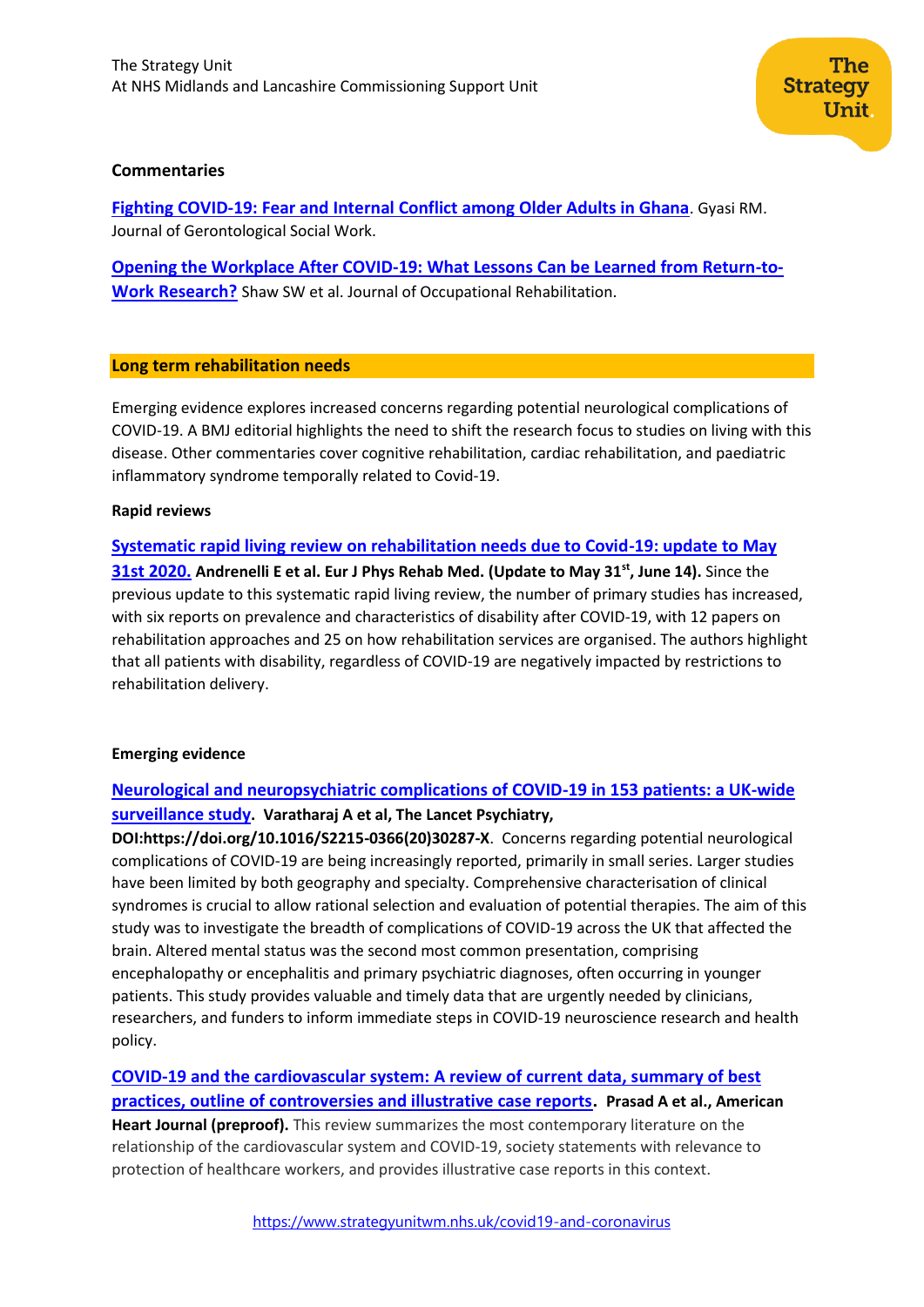# **[Kawasaki-like multisystem inflammatory syndrome in children during the](https://www.bmj.com/content/369/bmj.m2094) covid-19**

**[pandemic in Paris, France: prospective observational study](https://www.bmj.com/content/369/bmj.m2094). Toubiana J et al, BMJ 369:m2094.**  This prospective observational study reports on clinical and biological data (including imaging, echocardiographic findings, treatment and outcomes) of 21 children and adolescents presenting with Kawasaki-like disease to a general paediatric department. Aiming to describe the characteristics of the presentation and to evaluate its association (temporally) with the SARS-CoV-2 infection.

**[Features of 20 133 UK patients in hospital with covid](https://www.bmj.com/content/369/bmj.m1985)-19 using the ISARIC WHO Clinical [Characterisation Protocol: prospective observational cohort study.](https://www.bmj.com/content/369/bmj.m1985) Doherty AB et al, BMJ, 369:m1985**. This observational cohort study aimed to identify sections of the population of England, Wales and Scotland with the greatest risk of poor health outcomes, reporting on use of healthcare resources in these groups also. For this cohort, of those with a hospital admission 2 weeks prior to data extraction, fewer than 50% were discharged and around 25% had died. Several factors were associated with mortality in this setting: major comorbidities and obesity, male sex, and increasing age.

**Clinical [characteristics](https://www.thelancet.com/journals/eclinm/article/PIIS2589-5370%2820%2930075-4/fulltext) and outcomes of patients undergoing surgeries during the [incubation](https://www.thelancet.com/journals/eclinm/article/PIIS2589-5370%2820%2930075-4/fulltext) period of COVID-19 infection. Lei S et al, EClinical Medicine, [21,](https://www.thelancet.com/journals/eclinm/issue/vol21nonull/PIIS2589-5370(20)X0004-6) 100331.** Retrospective analysis of the clinical data of 34 patients who underwent elective surgeries during the incubation period of COVID-19 at Renmin Hospital, Zhongnan Hospital, Tongji Hospital and Central Hospital in Wuhan, from January 1 to February 5, 2020. 15 (44.1%) patients needed ICU care, and the mortality rate was 20.5%.

**[High Impact of COVID-19 in Long-Term Care Facilities, Suggestion for Monitoring in the](https://www.eurosurveillance.org/content/10.2807/1560-7917.ES.2020.25.22.2000956#html_fulltext)  [EU/EEA, May 2020](https://www.eurosurveillance.org/content/10.2807/1560-7917.ES.2020.25.22.2000956#html_fulltext) ECDC Public Health Emergency Team, Danis K, Fonteneau L, et al. Euro Surveill. 25(22), doi:10.2807/1560-7917.ES.2020.25.22.2000956**. This rapid communication reports on the high vulnerability of residents in long-term care facilities (LCTFs), given that COVID-19 related deaths in LCTFs represent a high proportion of all COVID-19 related deaths (30-60%). The report describes how this warrants national and local level testing, infection prevention and control and specific monitoring and surveillance programmes within these settings to identify outbreak clusters earlier and limit spread.

#### **Commentaries**

**[Covid-19 care before, during, and beyond](https://www.bmj.com/content/369/bmj.m2035) the hospital.** Rauh AL and Linder JA. BMJ, 369:m2035.

**[Pediatric inflammatory syndrome temporally related to covid-19](https://www.bmj.com/content/369/bmj.m2123)**. Son MBF, BMJ, 369:m2123.

**[COVID-19 Pandemic and the Importance of Cognitive Rehabilitation.](https://d1wqtxts1xzle7.cloudfront.net/63671108/120200618-21668-kf1ylh.pdf?1592502603=&response-content-disposition=inline%3B+filename%3DCommentary_COVID-19_Pandemic_and_the_Imp.pdf&Expires=1593007031&Signature=U-H0-DAEDGRaER0LiqlD6aq1IbF2Vz8MbYp2jiDJ7~gusgyHQcoqs3nDKhXmzeCmH0ntZc4Ja3~ufZJfTSwXCXoE~pxZjAnJBl82B3~-pYyDawRyP9ukvNzIDSGJSAdgCoDlkzLqvZmbSs~v2QV7JQvLOjdfyEYwmy19sx-ysFbhloywUED9P5PsoQB3kGNb1g6zc2VLACmBSCttH5UCGNCw4OlKnRqCqXDHvjR5aOaIMhb8LdqbiDjj3MmDsciCOPZJ4k0zzGIv31Ab4qpoY2aGTZ1XVPbGyDpoS-x33HGqHxSPVCRpVrq834BI982fIXKtPJoPEGrl-aXqxiZ5Hw__&Key-Pair-Id=APKAJLOHF5GGSLRBV4ZA)** Zarrabian S & Abharian PH. Basic and Clinical Neuroscience.

**[Cardiac Rehabilitation During COVID-19 Pandemic: Highlighting the Value of Home-Based](https://www.liebertpub.com/doi/pdfplus/10.1089/tmj.2020.0213)  [Programs](https://www.liebertpub.com/doi/pdfplus/10.1089/tmj.2020.0213)**. Drwal KR et al.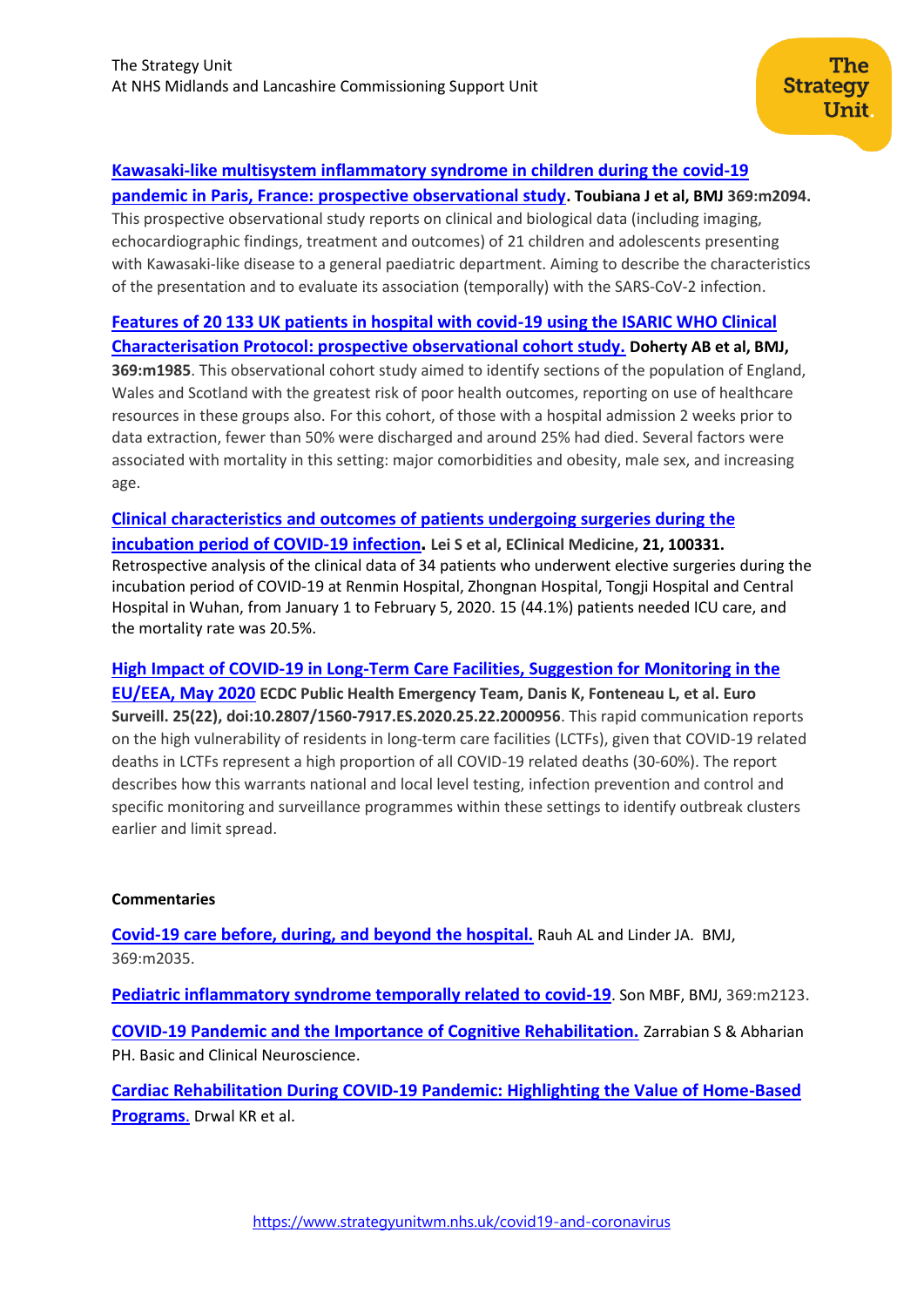#### **Useful resources**

**Post-Acute Care Preparedness in a COVID -19 World.** Tumlinson A et al. J Am Geriat Soc. 68(6).

#### <span id="page-7-0"></span>**Screening and testing**

A Cochrane review explores antibody tests for identification of current and past infection with Covid 19. Emerging evidence explores the late diagnosis of COVID-19 in patients admitted to hospital, as well as approaches to testing patients in psychiatric units and protocols to restore surgical services. Research on criteria for COVID-19 testing of heath care workers is also considered.

#### **Guidance**

**[IMMUNITY AFTER COVID-19: A BRIEFING](https://adph.org.uk/networks/eastofengland/wp-content/uploads/2020/05/Immunity-After-Covid19-270520.pdf).** Berger Gillam T & James S. East of England Population Health Research Hub & Public Health England.

#### **Rapid Reviews**

**[Antibody tests for identification of current and past infection with SARS‐CoV‐2.](https://www.cochranelibrary.com/cdsr/doi/10.1002/14651858.CD013652/full) Deeks JJ et al., Cochrane Database of Systematic Reviews 2020, Issue 6. Art. No.: CD013652. DOI: 10.1002/14651858.CD013652.** The review shows that antibody tests could have a useful role in detecting if someone has had COVID‐19, but the timing of when the tests are used is important. Antibody tests may help to confirm COVID‐19 infection in people who have had symptoms for more than two weeks and do not have a RT‐PCR test, or have negative RT‐PCR test results. The tests are better at detecting COVID‐19 in people two or more weeks after their symptoms started, but we do not know how well they work more than five weeks after symptoms started. We do not know how well the tests work for people who have milder disease or no symptoms, because the studies in the review were mainly done in people who were in hospital. In time, we will learn whether having previously had COVID‐19 provides individuals with immunity to future infection.

**[The laboratory's role in combating COVID](https://www.tandfonline.com/doi/full/10.1080/10408363.2020.1776675)-19. Fang B & Meng QH. Critical Reviews in Clinical Laboratory Sciences.** Serological testing for antibodies against SARS-CoV-2 is becoming available for complementary diagnosis, identification of convalescent plasma, and epidemiologic studies. Additional laboratory biochemical tests, including monitoring the change in blood cells, blood gas, coagulation, liver function, cardiac markers, and inflammatory responses such as cytokine levels in plasma, are also critical in combating COVID-19. Nevertheless, with overwhelming numbers of patients and potentially large numbers of asymptomatic cases, clinical laboratories encounter enormous challenges in diagnostic approaches that can rapidly and accurately identify infected persons. Strategies that can effectively detect disease progression in order to stratify patients for appropriate care, and that can thereby prevent exacerbation of the disease, are urgently needed. This review discusses the laboratory's role and challenges in combating COVID-19.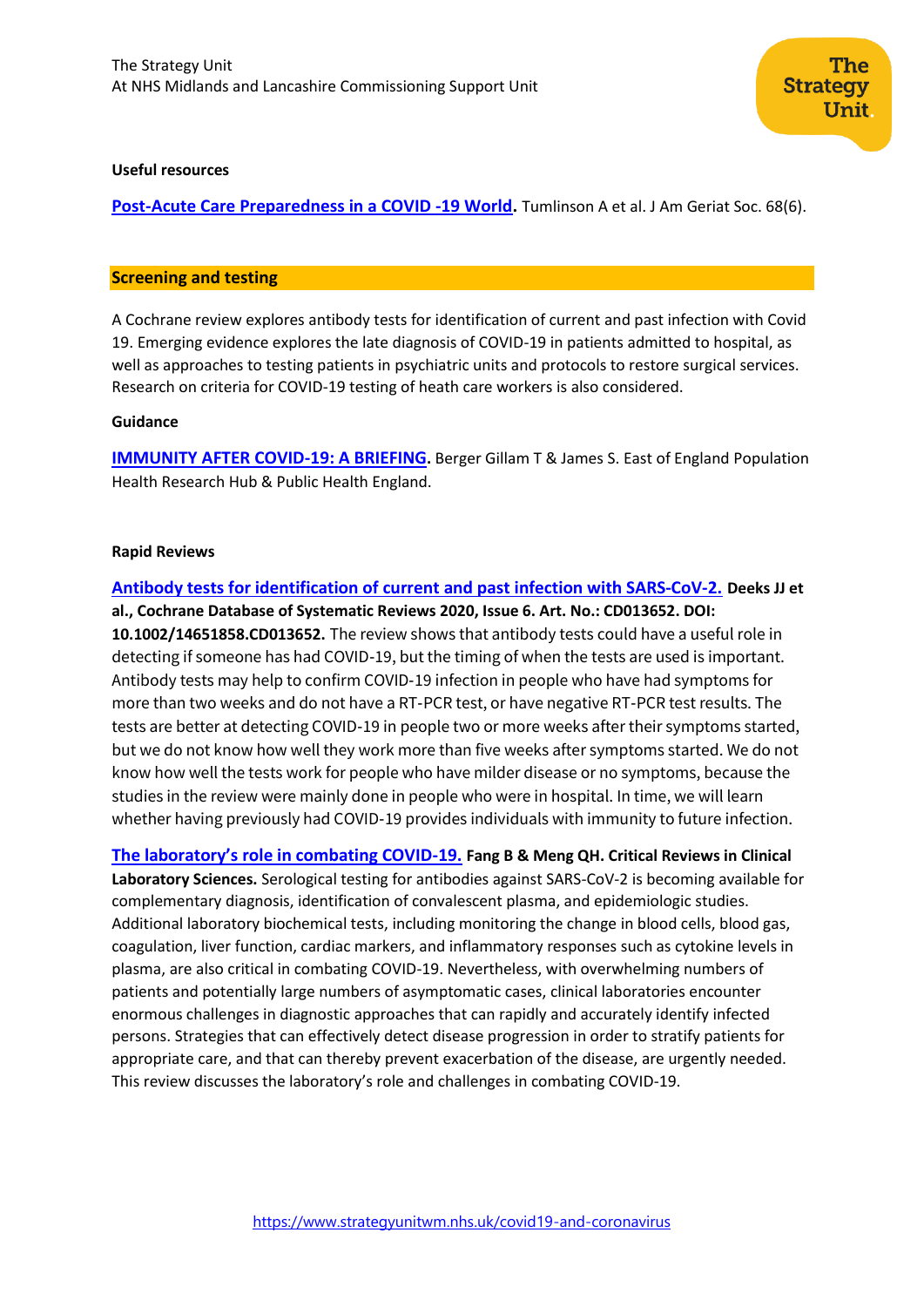### **Emerging evidence**

**[Late Diagnosis of COVID-19 in Patients Admitted to the Hospital.](https://link.springer.com/article/10.1007/s11606-020-05949-1#citeas) Pfoh ER et al. J Gen Intern Med. Doi: 10.1007/s11606-020-05949-1.** The Centers for Disease Control and Prevention recommends that hospitalized patients with symptoms receive priority for testing. Delayed testing could occur because patients have atypical presentations or the initial test is a false negative. Since test sensitivity depends on the site sampled and hospital protocols usually rely on nasal samples, patients with lower respiratory tract infections can have a false-negative result. Understanding how often the diagnosis of SARS-CoV-2 is missed is essential for infection control. This paper describes the frequency and characteristics of Cleveland Clinic Health System (CCHS) hospitalized patients with COVID-19 diagnosed after admission.

# **[Symptom Criteria for COVID-19 Testing of Heath Care Workers](https://pubmed.ncbi.nlm.nih.gov/32396670/)**. **Clemency BM et al. Acad**

**Emerg Med. 27(6).** This is an observational study of outpatient COVID-19 testing of heath care workers (HCWs) from a health care system in western New York. Prior to testing, HCWs were asked about the presence of 10 symptoms. Their responses were then compared to their subsequent pharyngeal swab COVID-19 polymerase chain reaction test results. These data were used to derive and evaluate a symptom-based testing criteria. The authors conclude an evidence-based approach to COVID-19 testing that at least includes fever and loss of taste or smell should be utilized when determining which HCWs should be tested.

# **[Effective control of SARS-CoV-2 transmission between healthcare workers during a period](https://elifesciences.org/articles/59391.pdf)  [of 2 diminished community prevalence of COVID-19](https://elifesciences.org/articles/59391.pdf). Jones, NK et al,. Preprint**

**elifesciences.org.** Previously this study has showed that 31/1,032 (3%) asymptomatic healthcare workers (HCW) from a large teaching hospital in Cambridge UK tested positive for SARS-CoV-2 in April 2020. 26/169 (15%) HCWs with symptoms of coronavirus disease 2019 (COVID-19) also tested positive (Rivett et al., 2020). This paper shows that the proportion of both asymptomatic and symptomatic HCWs testing positive rapidly declined to near zero between 25th April and 24th May 2020, corresponding with a decline in patient admissions with COVID-19 during the ongoing UK 'lockdown'. These data demonstrate how infection prevention and control measures including staff testing may help prevent hospitals from becoming independent 'hubs' of SARS-CoV-2 transmission, and illustrate how, with appropriate precautions, organisations in other sectors may be able to resume on-site work safely.

# **A COVID-19 testing [and triage algorithm for psychiatric units: One hospital's response to](https://www.sciencedirect.com/science/article/pii/S0165178120317789)  [the New York region's pandemic](https://www.sciencedirect.com/science/article/pii/S0165178120317789). Brody BD et al, Psychiatry Research, 291,**

**https://doi.org/10.1016/j.psychres.2020.113244.** Patients with mental illness may be at higher risk for contracting COVID-19, and environmental factors place inpatient psychiatric facilities at substantial risk for local outbreaks. This paper describes an operational algorithm for testing and triage for COVID-19 designed to reduce the risk of intra-institutional outbreaks in inpatient psychiatric facilities.

# **[Developing Perioperative Covid-19 Testing Protocols to Restore Surgical Services](https://catalyst.nejm.org/doi/pdf/10.1056/CAT.20.0265). Hamilton BCS et al, NEJM Catalyst: Innovations in Care Delivery, DOI: 10.1056/CAT.20.0265.** In planning for a quick post-surge recovery, the authors aimed to restore nonurgent but essential surgical care at the University of California, San Francisco to address the accumulating surgical needs of the community, while prioritizing both patient and provider safety. A multidisciplinary team — from the departments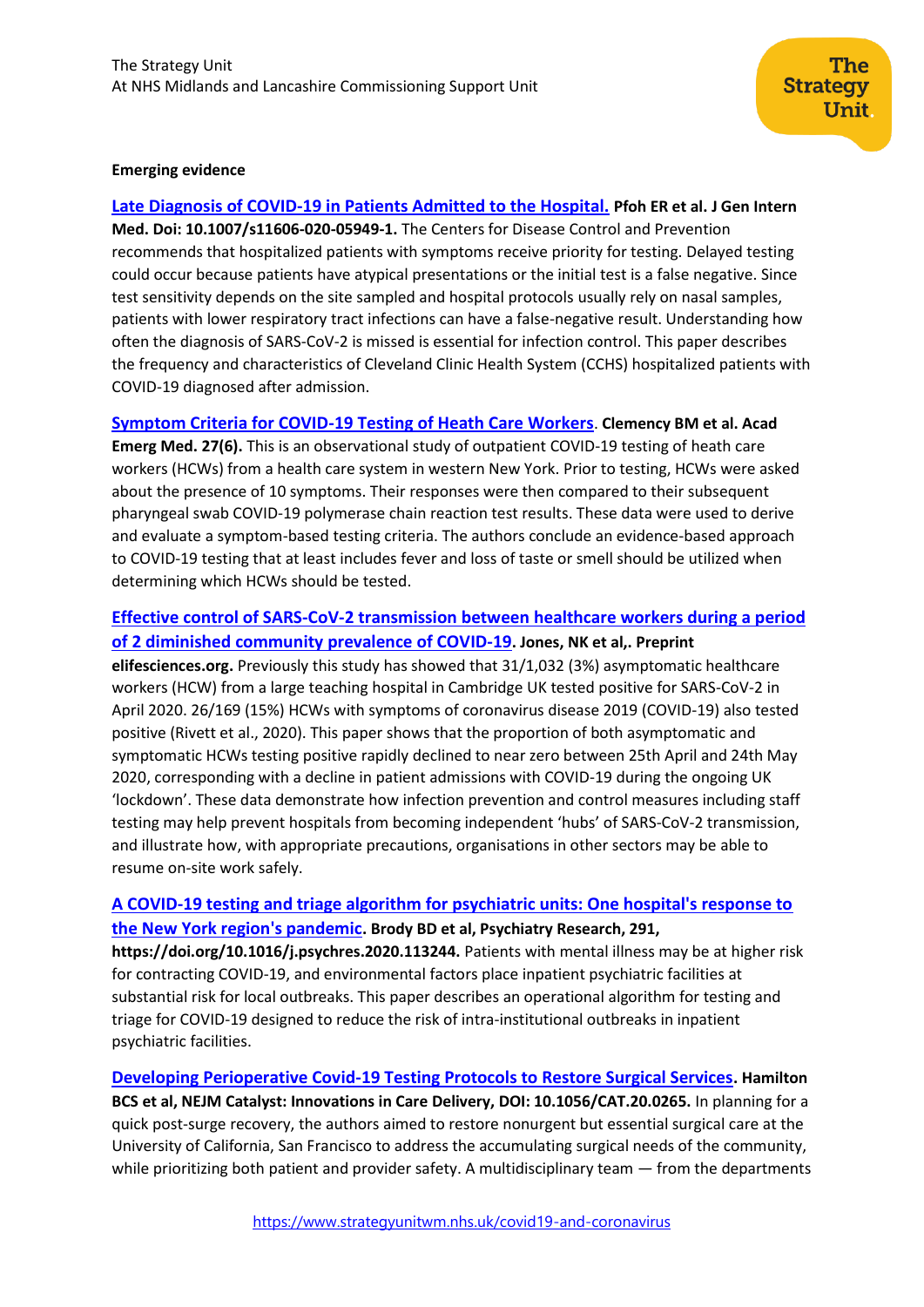of surgery, anesthesiology, hospital epidemiology, and infection control as well as the health system leadership — developed a three-phase protocol to initiate universal preoperative screening and SARS-CoV-2 testing. Together, the authors overcame challenges in the perioperative culture and sought to foster collaborative decisions between care providers. Within 3 weeks, the authors were able to return to about 50%–60% of pre–Covid-19 surgery volume.

#### **[Clarification of Misleading Perceptions of COVID-19 Fatality and Testing Rates in Italy:](https://www.jmir.org/2020/6/e19825/pdf)**

**[Data Analysis.](https://www.jmir.org/2020/6/e19825/pdf) Tosi D et al. Journal of Medical Internet Research, 22(6),e19825.** This paper explores COVID-19 fatalities and testing in Italy compared to the Group of Ten (G10) industrialized countries: Belgium, Canada, France, Germany, Japan, Italy, the Netherlands, the United Kingdom, the United States, and Sweden. The analysis shows that the Italian COVID-19 fatality and mortality rates are in line with the official world scenario, as are the numbers of COVID-19 tests performed in Italy and in the Lombardy region.

#### **Commentaries**

**[COVID-19 testing delays and pathology services in the UK.](https://www.ncbi.nlm.nih.gov/pmc/articles/PMC7255215/)** Banatvala J. The Lancet 395(10240).

**[Interpreting Diagnostic Tests for SARS-CoV-2.](https://jamanetwork.com/journals/jama/fullarticle/2765837)** Sethuraman N et al. JAMA, 323(22).

**COVID-[19 Case Detection: Cuba's Active Screening Approach](https://pubmed.ncbi.nlm.nih.gov/32478711/).** Gorry C. Medicc Review 22(2).

**[Role of clinical laboratories in response to the COVID-19 pandemic.](https://www.future-science.com/doi/pdf/10.4155/fmc-2020-0129)** Sahajpal NS et al. Future Medicinal Chemistry.

**[Home testing for COVID-19: lessons from direct to consumer genetics.](https://link.springer.com/article/10.1007/s12687-020-00470-8)** Wilson TE and Halverson C, J Community Genet (2020). [https://doi.org/10.1007/s12687-020-00470-8.](https://doi.org/10.1007/s12687-020-00470-8)

**[COVID-19 Molecular Testing in Korea: Practical Essentials and Answers From Experts](https://www.researchgate.net/profile/Heungsup_Sung/publication/342200526_Guidelines_Clinical_Microbiology_COVID-19_Molecular_Testing_in_Korea_Practical_Essentials_and_Answers_From_Experts_Based_on_Experiences_of_Emergency_Use_Authorization_Assays/links/5ee885aa92851ce9e7e7df29/Guidelines-Clinical-Microbiology-COVID-19-Molecular-Testing-in-Korea-Practical-Essentials-and-Answers-From-Experts-Based-on-Experiences-of-Emergency-Use-Authorization-Assays.pdf)  [Based on Experiences of Emergency Use Authorization Assays.](https://www.researchgate.net/profile/Heungsup_Sung/publication/342200526_Guidelines_Clinical_Microbiology_COVID-19_Molecular_Testing_in_Korea_Practical_Essentials_and_Answers_From_Experts_Based_on_Experiences_of_Emergency_Use_Authorization_Assays/links/5ee885aa92851ce9e7e7df29/Guidelines-Clinical-Microbiology-COVID-19-Molecular-Testing-in-Korea-Practical-Essentials-and-Answers-From-Experts-Based-on-Experiences-of-Emergency-Use-Authorization-Assays.pdf)** Sun H et al. Annals of Laboratory Medicine,40, 439-447.

**[Testing times in Coronavirus disease \(Covid-19\): A tale of two nations.](https://www.ncbi.nlm.nih.gov/pmc/articles/PMC7293884/)** Rao GG, Agarwal A & Batura D. Medical Journal Armed Forces India.

**[Assessment of Sensitivity and Specificity of Patient-Collected Lower Nasal Specimens for Sudden](https://jamanetwork.com/journals/jamanetworkopen/fullarticle/2767065)  [Acute Respiratory Syndrome Coronavirus 2 Testing.](https://jamanetwork.com/journals/jamanetworkopen/fullarticle/2767065)** Altamirano J et al. JAMA Network Open, 3(6) e2012005

#### **Useful resources**

<span id="page-9-0"></span>**[Coronavirus: Testing for Covid-19.](https://commonslibrary.parliament.uk/research-briefings/cbp-8897/) House of Commons Library** (19/05/20)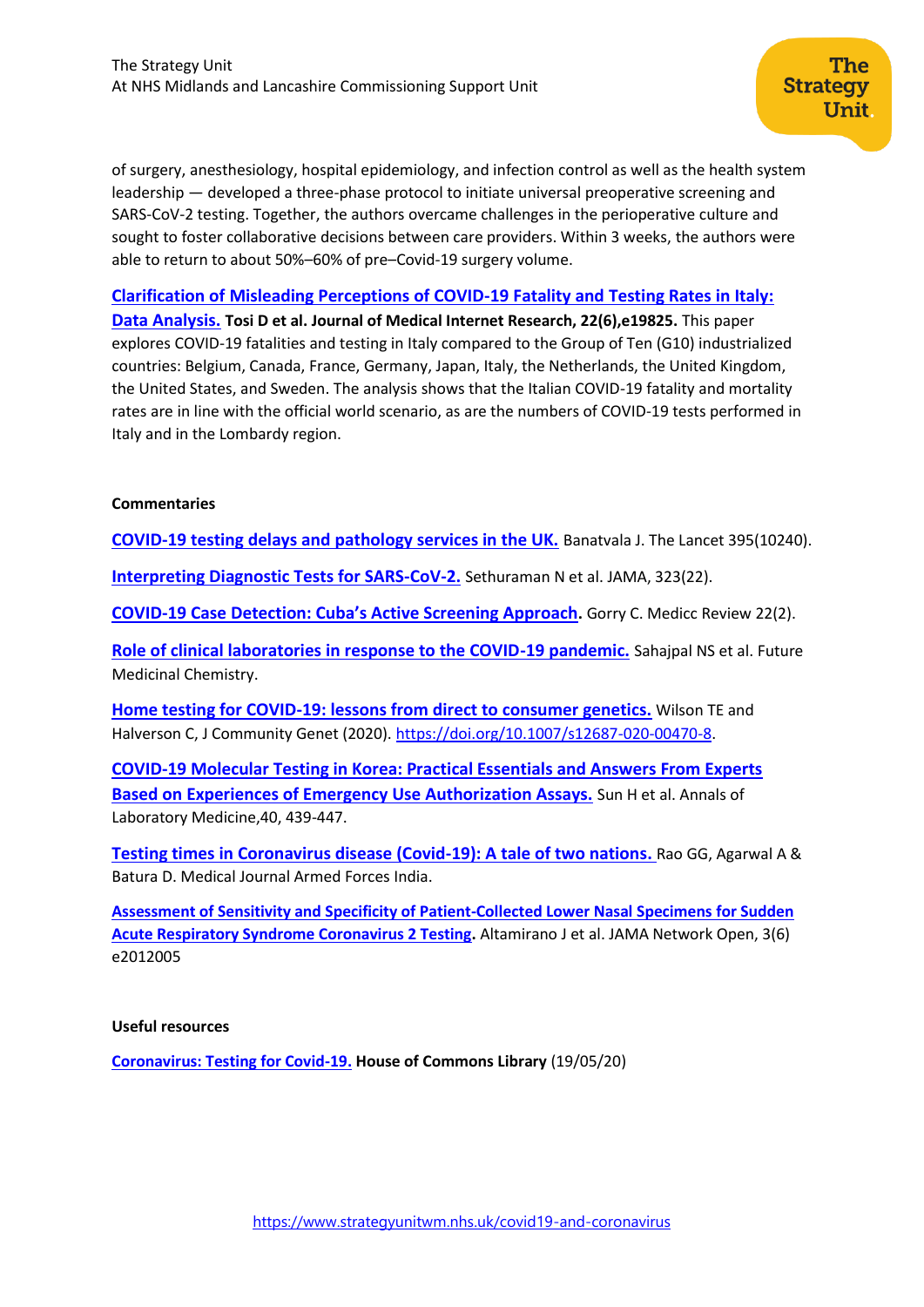#### **Broader impacts on health outcomes**

There is continued concern of the impact of the pandemic and restrictions on mental health, both in the general public and for those with pre-existing conditions. There are also concerns that the pandemic may lead to a widening of pre-existing health inequalities. A new rapid review explores the effect of the COVID19 pandemic on alcohol use and alcohol-related harms. Emerging research covers concerns regarding maternal and child health and nutrition, and elder mistreatment.

#### **Commentary from the collaboration**

**[Five things we learnt from our polling on public perceptions during COVID-19](https://www.health.org.uk/news-and-comment/charts-and-infographics/five-things-we-learnt-from-our-polling-on-public-perceptions)**. Gardner T, Health Foundation (25/6/20)

**[What has Covid-19 taught us about supporting workforce mental health and wellbeing?](https://www.kingsfund.org.uk/blog/2020/06/covid-19-supporting-workforce-mental-health)** Docherty M, King's Fund (25/6/20)

**[Emerging evidence on COVID-](https://www.health.org.uk/news-and-comment/blogs/emerging-evidence-on-covid-19s-impact-on-mental-health-and-health)19's impact on mental health and health inequalities**. Marshall L, Bibby J and Abbs I (Health Foundation, 18/6/20)

#### **Rapid Reviews**

### **[Mental Health Effects of COVID-19 Pandemia: A Review of Clinical and Psychological](https://www.psychiatryinvestigation.org/upload/pdf/pi-2020-0161.pdf)**

**[Traits.](https://www.psychiatryinvestigation.org/upload/pdf/pi-2020-0161.pdf)** Kontoangelos K et al. Psychiatry Investig, 17(6). This review examines the literature about the psychological effects of COVID-19 pandemia. In total 65 papers were reviewed using the Medline computer database. Children are likely to be experiencing worry, anxiety and fear and older people are also those with underlying health conditions, having been identified as more vulnerable to COVID-19, can be extremely frightening and very fear-inducing. China and several other countries took strict isolation measures. Medical staff and affiliated healthcare workers (staff) are under both physical and psychological pressure.

#### **[What is the effect of the COVID19 pandemic on alcohol use and alcohol-related harms?](https://www.nccmt.ca/knowledge-repositories/covid-19-evidence-reviews/112)**

**National Collaborating Centre for Methods and Tools.** Most research evidence consisted of crosssectional surveys completed during the COVID-19 pandemic and are subject to recall bias. Crosssectional studies distributed surveys through social media platforms or paid survey companies that provide a small monetary reimbursement to participants. The clinical significance of changes in alcohol consumption during the pandemic are unclear. Most studies did not report whether changes in alcohol consumption corresponded to shifts from low-risk drinking to high-risk or disordered alcohol use. There is little evidence regarding the availability of harm reduction or treatment services for alcohol use disorder during the COVID-19 pandemic.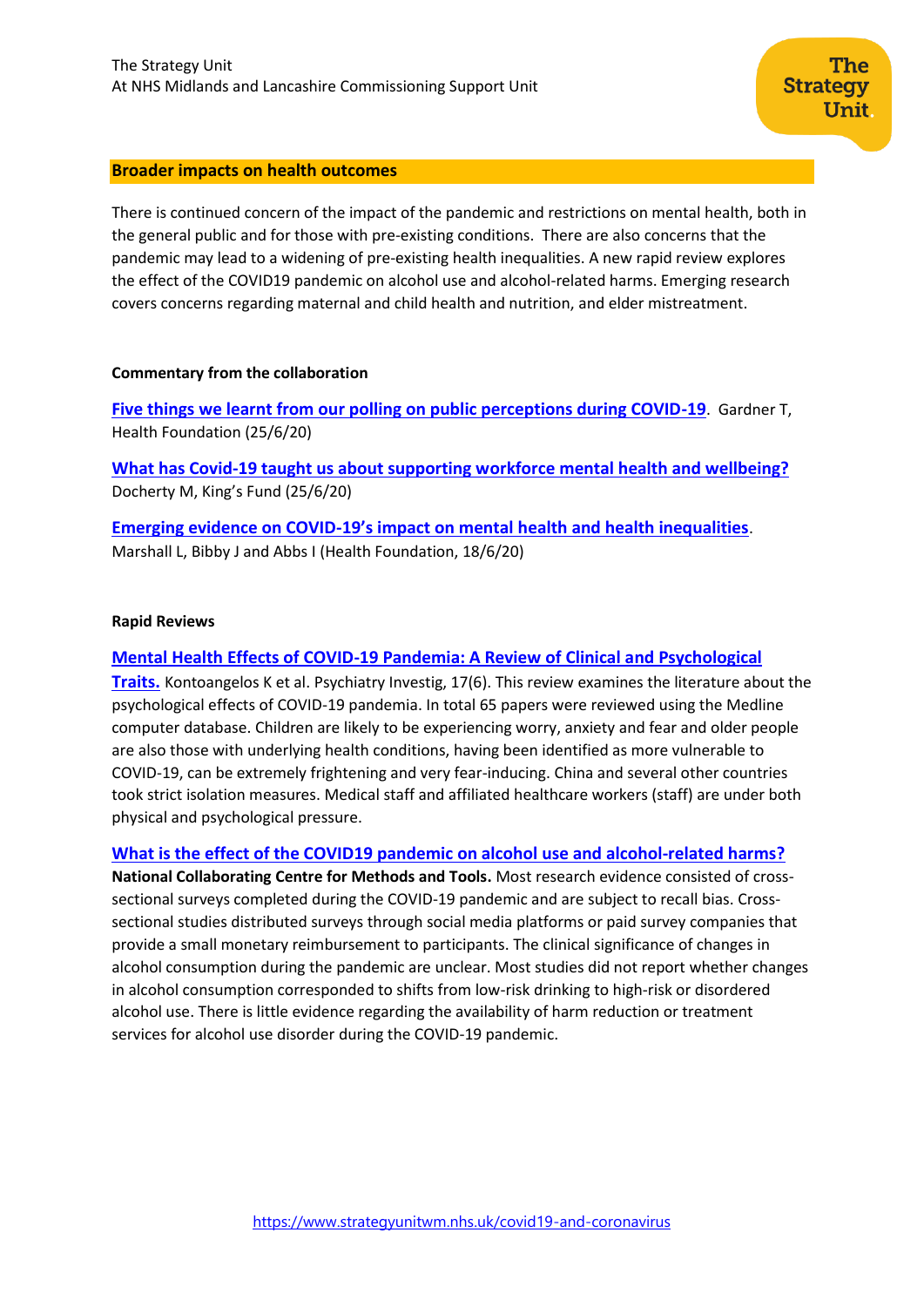#### **Emerging Evidence**

#### *Mental health - General public*

**[Children in Lockdown. The Consequences of the Coronavirus Crisis for Children Living in](https://view.publitas.com/the-childhood-trust/children-in-lockdown-the-childhood-trust-report-june-2020/page/2-3)  [Poverty.](https://view.publitas.com/the-childhood-trust/children-in-lockdown-the-childhood-trust-report-june-2020/page/2-3) The Childhood Trust.** This report draws on emerging evidence from available studies highlighting several key risks in relation to children and young people, including: emotional and physical abuse, mental health concerns, educational learning loss, hunger and food insecurity, homelessness and temporary housing, and lack of outdoor physical activity.

**[Fear and Agony of the Pandemic Leading to Stress and mental illness: An Emerging Crisis in the](https://www.sciencedirect.com/science/article/pii/S0165178120310970)  [Novel Coronavirus \(COVID-19\) Outbreak.](https://www.sciencedirect.com/science/article/pii/S0165178120310970) Fofana NK, Latif F, Sarfraz S et al. Psychiatry Research, 113230.** This letter to the editor reviews and synthesises available literature on mental illness as a result of the COVID-19 pandemic; this also looks at suggestions to mitigate mental health risk in the general public, healthcare workers and workers.

**[Life after lockdown: Tackling Loneliness among those left behind.](https://www.redcross.org.uk/about-us/what-we-do/we-speak-up-for-change/life-after-lockdown-tackling-loneliness) Red Cross.** This report highlights that although social distancing and lockdown measures will continue to be eased, loneliness will remain. And for those most left behind, it may continue to grow. To meet the challenge ahead, the report recommends that policy makers and civil society now consider recovery and refocus our efforts on supporting those most affected by this crisis.

**[The Impact of the COVID-19 Pandemic on College Student Mental Health: A Longitudinal](https://www.researchgate.net/publication/342248223_The_Impact_of_the_COVID-19_Pandemic_on_College_Student_Mental_Health_A_Longitudinal_Examination_of_Risk_and_Protective_Factors)  Examination [of Risk and Protective Factors.](https://www.researchgate.net/publication/342248223_The_Impact_of_the_COVID-19_Pandemic_on_College_Student_Mental_Health_A_Longitudinal_Examination_of_Risk_and_Protective_Factors) Zimmermann M et al. Preprint.** For this longitudinal study featuring a sample of 205 university students, it was found that cognitive and behavioural avoidance were the most consistent predictors for high levels of psychological distress during COVID-19. Other variables associated with greater risk were online social engagement and problematic internet usage. It was also found that Women and Latinx groups were also more likely to experience high distress during COVID-19.

**[Mental Health and Behavior of College Students During the Early Phases of the COVID-19](https://www.jmir.org/2020/6/e20185/)  [Pandemic: Longitudinal Smartphone and Ecological Momentary Assessment Study](https://www.jmir.org/2020/6/e20185/)**. **Huckins JF et al. JMIR Publications, 22(06).** This research combines mobile phone sensing and self-reported mental health data among college students who have been participating in a longitudinal study for the past 2 years to explore mental health and behaviour of college students during the early phases of the COVID-19 pandemic. Compared with prior academic terms, individuals in the Winter 2020 term were more sedentary, anxious, and depressed. A wide variety of behaviors, including increased phone usage, decreased physical activity, and fewer locations visited, were associated with fluctuations in COVID-19 news reporting.

#### *Mental health - Health care workers*

#### **[The Psychological Impact of COVID-19 Pandemic on Health Care Workers in a MERS-CoV](https://www.sciencedirect.com/science/article/pii/S1876034120304871?via%3Dihub)**

**[Endemic Country](https://www.sciencedirect.com/science/article/pii/S1876034120304871?via%3Dihub) Temsah MH, Al-Sohime F, Alamro N, et al. J Infect Public Health. 2020;13(6):877-882. doi:10.1016/j.jiph.2020.05.021** Pandemic and epidemic infectious diseases such as COVID-19 or MERS-CoV impose a significant level of anxiety and stress on healthcare workers who are caring of infected patients, with their main concern being the risk of transmitting the infection to their families or to acquire it themselves. Therefore, optimizing the compliance of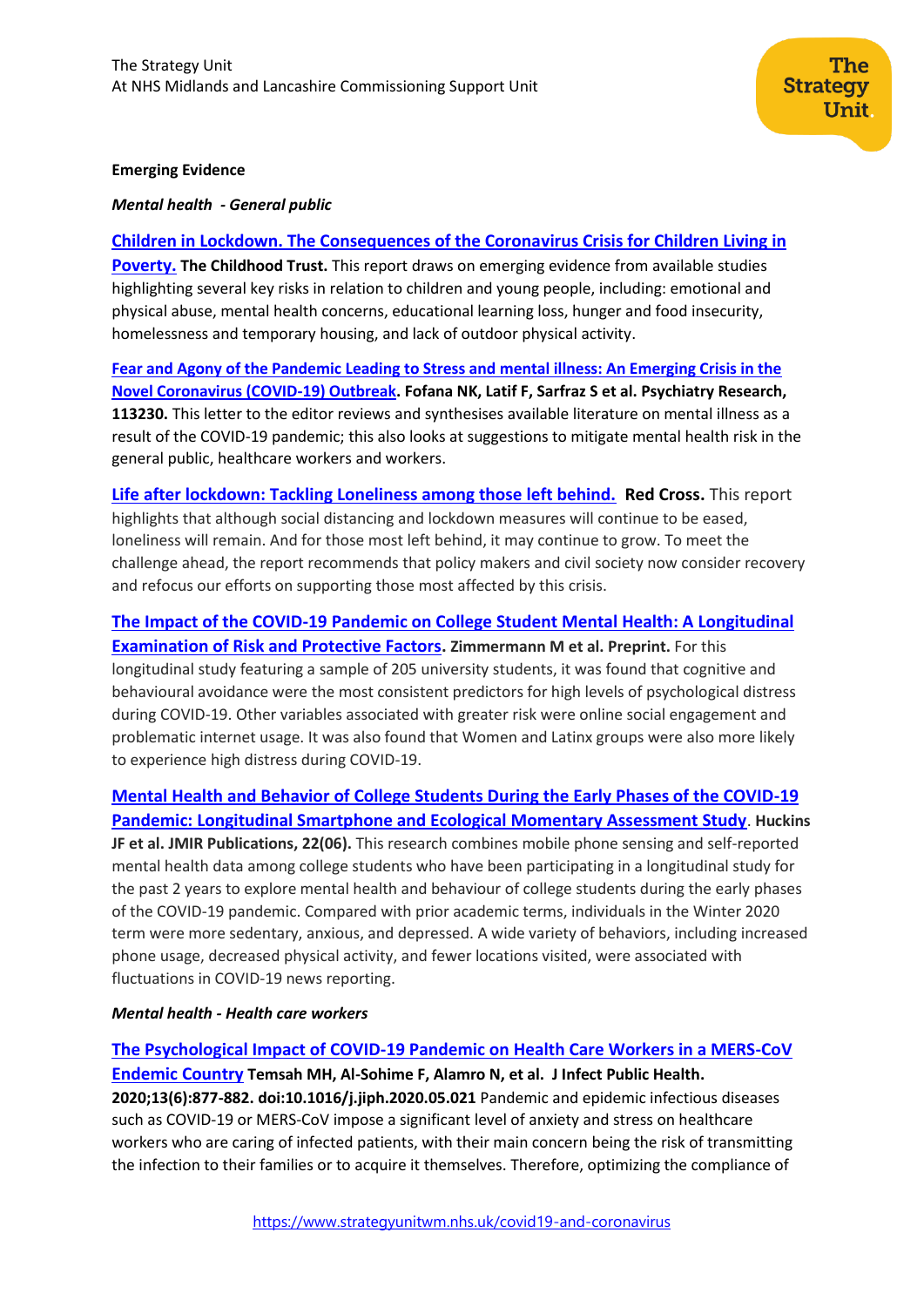healthcare workers with the proper infection prevention and control measures is paramount during the infectious disease outbreak, to ensure their safety, to decrease the likelihood of getting infected or transmitting the infection to others, and consequently to alleviate their psychological stress and anxiety.

### *Public health*

**[COVID-19 pandemic and mitigation strategies: implications for](https://watermark.silverchair.com/nqaa171.pdf?token=AQECAHi208BE49Ooan9kkhW_Ercy7Dm3ZL_9Cf3qfKAc485ysgAAAqcwggKjBgkqhkiG9w0BBwagggKUMIICkAIBADCCAokGCSqGSIb3DQEHATAeBglghkgBZQMEAS4wEQQMj9emMK-CPdFSXOhGAgEQgIICWpyR08YgtwNie-oxV25G4W_ZkYHveELMIzSZp44H_HIfg0HNEUNgYLI7u39nk2EKLuFZbz18jGqAbZArDclhCZupTY5_dcPzEzDESzWO9lpBz_QCDM6JlaYQ8pOZZnppQtiI6usBazD9VvrYMimc5eYfFETbM3TLBXZEyYlBK02eWZzQ8cc8ji5dDBc4z5dwAEHLtyKhjyaoT68RTKOQj6wRp0zaoZXQedejFK_2qccAGqc8nVoT1stAM_VNubNPqb_hPPEVXyNPbCYx99SGGcvhxIPDhleoCKSrjMVm-oi1KK-YjVc29_dJGroKLgLc8NifBaDNhJurG1MPDX_l-BjfhRb8-0RD_Py_8h-c6ctBGo2wtnJd0dExFaghdU9ykaoo6LO3Rfag09ROAfm6JOXkKNbzxHFy9HlH9nBX35D2xI8iWYRokWV2Zb3dIEMPYMUfFK-NYHP-Tx80mC94PphNUV_ErsfqKo17uYYKhlkbaAYPOEfPTZ79gjzZQ_9Kbi_C97bRHYakkRy1wGFNolbcaqiaYnfoc1jZGz2SjT0tnAlE0OupZ5vIq2jBUp4FHisALGWTC70HTZ8ScI_Lt0-FCVx5mplLGJhUJekrvXEbH8CuebsozhSnRh1TUVvLbI54QMKkiV1otzm1tkw8Ly3hy1eFWENihgVaKcuryIvuBFoVKOAZxSUnO3ieajjs3pTZtrwmqBeB4kWpL9dMbYRHvnB-66grl5d_Ph3Xs-eEhdSy-290Y7acABgcBImIvif1n5ZW7cAv1enn8PEH1JxD78CILuhSguIr) maternal and child health [and nutrition.](https://watermark.silverchair.com/nqaa171.pdf?token=AQECAHi208BE49Ooan9kkhW_Ercy7Dm3ZL_9Cf3qfKAc485ysgAAAqcwggKjBgkqhkiG9w0BBwagggKUMIICkAIBADCCAokGCSqGSIb3DQEHATAeBglghkgBZQMEAS4wEQQMj9emMK-CPdFSXOhGAgEQgIICWpyR08YgtwNie-oxV25G4W_ZkYHveELMIzSZp44H_HIfg0HNEUNgYLI7u39nk2EKLuFZbz18jGqAbZArDclhCZupTY5_dcPzEzDESzWO9lpBz_QCDM6JlaYQ8pOZZnppQtiI6usBazD9VvrYMimc5eYfFETbM3TLBXZEyYlBK02eWZzQ8cc8ji5dDBc4z5dwAEHLtyKhjyaoT68RTKOQj6wRp0zaoZXQedejFK_2qccAGqc8nVoT1stAM_VNubNPqb_hPPEVXyNPbCYx99SGGcvhxIPDhleoCKSrjMVm-oi1KK-YjVc29_dJGroKLgLc8NifBaDNhJurG1MPDX_l-BjfhRb8-0RD_Py_8h-c6ctBGo2wtnJd0dExFaghdU9ykaoo6LO3Rfag09ROAfm6JOXkKNbzxHFy9HlH9nBX35D2xI8iWYRokWV2Zb3dIEMPYMUfFK-NYHP-Tx80mC94PphNUV_ErsfqKo17uYYKhlkbaAYPOEfPTZ79gjzZQ_9Kbi_C97bRHYakkRy1wGFNolbcaqiaYnfoc1jZGz2SjT0tnAlE0OupZ5vIq2jBUp4FHisALGWTC70HTZ8ScI_Lt0-FCVx5mplLGJhUJekrvXEbH8CuebsozhSnRh1TUVvLbI54QMKkiV1otzm1tkw8Ly3hy1eFWENihgVaKcuryIvuBFoVKOAZxSUnO3ieajjs3pTZtrwmqBeB4kWpL9dMbYRHvnB-66grl5d_Ph3Xs-eEhdSy-290Y7acABgcBImIvif1n5ZW7cAv1enn8PEH1JxD78CILuhSguIr) Akseer N et al. Am J Clin Nutr.** This review highlights key areas of concern for maternal and child nutrition during and in the aftermath of COVID-19 while providing strategic guidance for countries in their efforts to reduce maternal and child undernutrition.

**[Effects of the COVID-19 Outbreak on Elder Mistreatment and Response in New York City: Initial](https://journals.sagepub.com/doi/full/10.1177/0733464820924853)  [Lessons.](https://journals.sagepub.com/doi/full/10.1177/0733464820924853) Elman A et al. Journal of Applied Gerontology. Doi: 10.1177/0733464820924853.** The Covid pandemic has led to public health policies including social distancing and stay-at-home orders. This paper explores the impact of this unique crisis on victims of elder mistreatment and people at risk of victimization. The COVID-19 outbreak has also had a profound impact on the organizations from many sectors that typically respond to protect and serve victims of elder mistreatment. This paper examines the impact and describes creative solutions developed by these organizations and initial lessons learned in New York City to help inform other communities facing this pandemic and provide guidance for future crises.

#### **Commentaries**

#### *Mental health*

**GPs predict 'huge surge' in p[atients with Post Traumatic Stress Disorder due to COVID-19](https://www.rcgp.org.uk/about-us/news/2020/june/gps-predict-huge-surge-in-patients-with-post-traumatic-stress-disorder-due-to-covid-19.aspx).**  Royal College of General Practitioners (21/6/20).

**[Mental health of health-care workers in the COVID-19 era](https://www.nature.com/articles/s41581-020-0314-5)**. Greenberg N. Nature Reviews Nephrology.

**[CCAPP: Number of deaths from untreated addiction may rival those from COVID‐19](CCAPP:%20Number%20of%20deaths%20from%20untreated%20addiction%20may%20rival%20those%20from%20COVID‐19).** Knopf A. Alcoholism &Drug Abuse Weekly, 32(21).

**[Wellbeing and mental health during the COVID-19 outbreak.](https://www.cehjournal.org/article/protecting-mental-health-during-the-covid-19-outbreak/)** Eaton J. Community Eye Health Journal. 33(109).

**Preventing a Parallel Pandemic — A [National Strategy to Protect Clinicians' Well](https://www.nejm.org/doi/full/10.1056/NEJMp2011027)-Being.**  Dzau VJ et al. New England Journal of Medicine.

#### *Public health*

**[Prolonged social isolation of the elderly during COVID-19: Between benefit and damage.](https://www.ncbi.nlm.nih.gov/pmc/articles/PMC7196375/)** Plagg B et Arch Gerontol Geriat, (89) 104086.

**[Older people and COVID‐19: Isolation, risk and ageism.](https://onlinelibrary.wiley.com/doi/full/10.1111/jocn.15274)** Brooke J & Jackson D. Journal of Clinical Nursing, 29.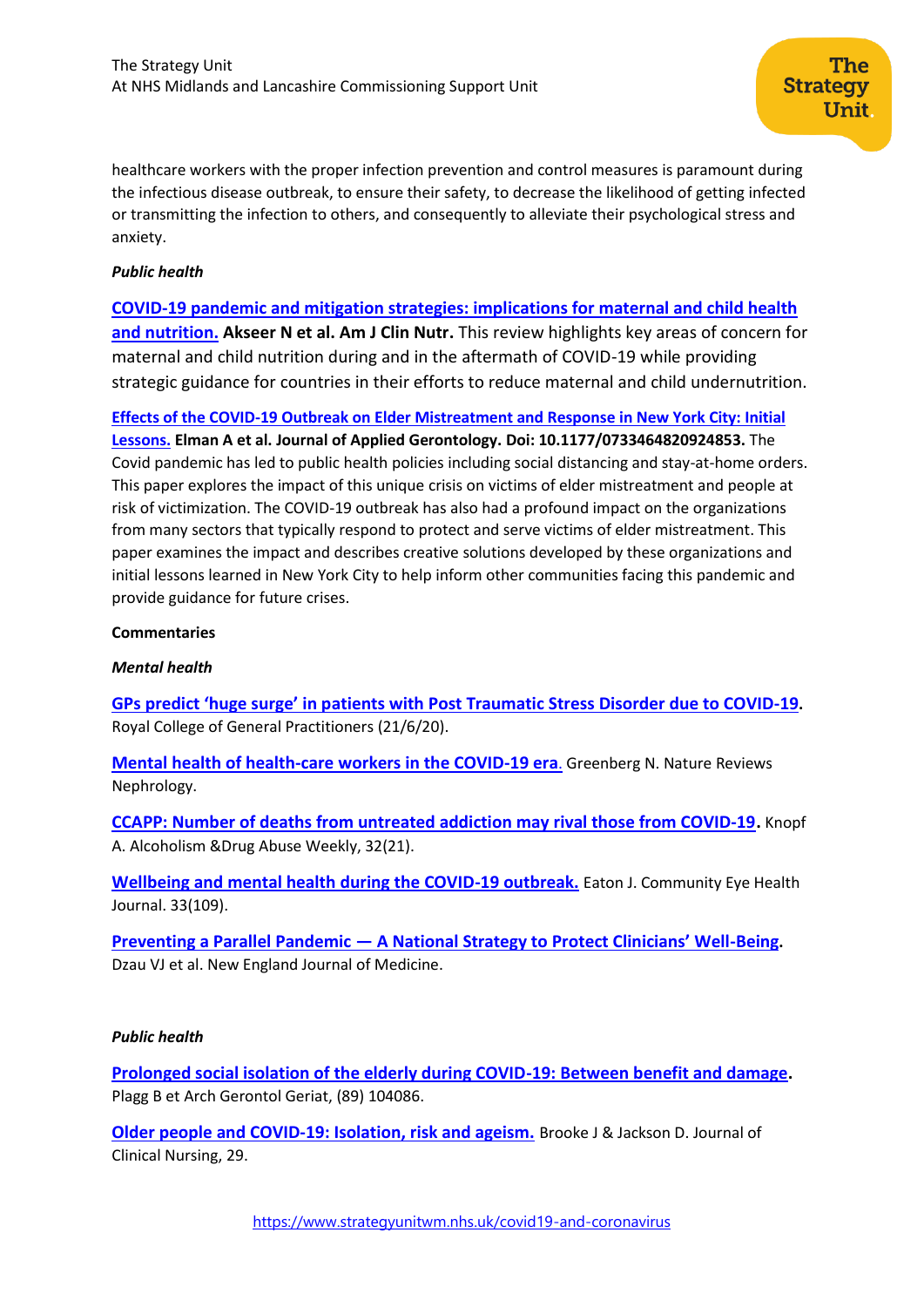**[Older adults and COVID-19 pandemic: Resilience matters.](https://www.ncbi.nlm.nih.gov/pmc/articles/PMC7247489/)** Chen LK. Arch Gerontol Geriatr. 89, 104124.

**[The pandemic paradox: The consequences of COVID-19 on domestic violence.](https://onlinelibrary.wiley.com/doi/pdfdirect/10.1111/jocn.15296)** Bradbury Jones C & Isham L. Journal of Clinical Nursing, 29, 2047–2049.

**[Potential threats of COVID-19 on quarantined families.](https://www.ncbi.nlm.nih.gov/pmc/articles/PMC7172715/)** Ansari M & Yousefabad SA. Public Health, 183(1).

**[Considering the potential for an increase in chronic pain after](https://www.ncbi.nlm.nih.gov/pmc/articles/PMC7302093/pdf/jop-publish-ahead-of-print-10.1097.j.pain.0000000000001950.pdf) the COVID-19 pandemic.** Clauw DJ et al. International Association for the Study of Pain.

**Men's health: COVID[-19 pandemic highlights need for overdue policy action.](https://www.thelancet.com/pdfs/journals/lancet/PIIS0140-6736(20)31303-9.pdf)** Baker P, White A & Morgan R. The Lancet.

**[Did the General Population in Germany Drink More Alcohol during the COVID-19](https://academic.oup.com/alcalc/advance-article/doi/10.1093/alcalc/agaa058/5859749)**  [Pandemic Lockdown.](https://academic.oup.com/alcalc/advance-article/doi/10.1093/alcalc/agaa058/5859749) Anne K Et al. Alcohol and Alcoholism, agaa058.

#### **Useful resources**

**[Bibliography on COVID-19 and Addiction](https://www.addictionjournal.org/files/download/documents/22%20June%20Covid-19%20bibliography.docx)**. Addiction Journal (updated 22/6/20).

# **Impact on non-Covid care**

The Royal College of Surgeons of England and the Royal College of Emergency Medicine have issued a joint memorandum to MPs calling for urgent action to help the NHS recover from Covid-19. A rapid review shows the COVID-19 pandemic has highlighted the importance of unpaid carers. Ethical dilemmas due to the Covid-19 pandemic are also considered in a rapid review. The role of community health workers in the COVID-19 response is emerging.

# **Commentary from the collaborative**

**[People are avoiding hospital because they are nervous of catching COVID-19.](https://www.health.org.uk/news-and-comment/news/people-are-avoiding-hospital-because-they-are-nervous-of-catching-covid)** Dixon J. The Health Foundation (23/06/20).

**[How the NHS can use anchor strategies to build a healthy and sustainable post-COVID-19](https://www.health.org.uk/news-and-comment/blogs/how-the-nhs-can-use-anchor-strategies-to-build-a-healthy-and-sustainable)  [recovery](https://www.health.org.uk/news-and-comment/blogs/how-the-nhs-can-use-anchor-strategies-to-build-a-healthy-and-sustainable)**. Allen M, Health Foundation (22/6/20)

**[How has NHS 111 shaped public demand for the NHS in England during the pandemic?](https://www.health.org.uk/news-and-comment/charts-and-infographics/how-has-nhs-111-shaped-public-demand-for-the-nhs-in-england)** Vestesson E and Gardner T, Health Foundation (19/6/20)

**[Chart of the week: The alarming drop in referrals from GPs to hospital services since the](https://www.nuffieldtrust.org.uk/resource/new-chart-of-the-week-the-alarming-drop-in-referrals-from-gps-to-hospital-services-since-the-covid-19-outbreak)  [Covid-19 outbreak.](https://www.nuffieldtrust.org.uk/resource/new-chart-of-the-week-the-alarming-drop-in-referrals-from-gps-to-hospital-services-since-the-covid-19-outbreak)** Morris, J. Nuffield Trust (18/6/20).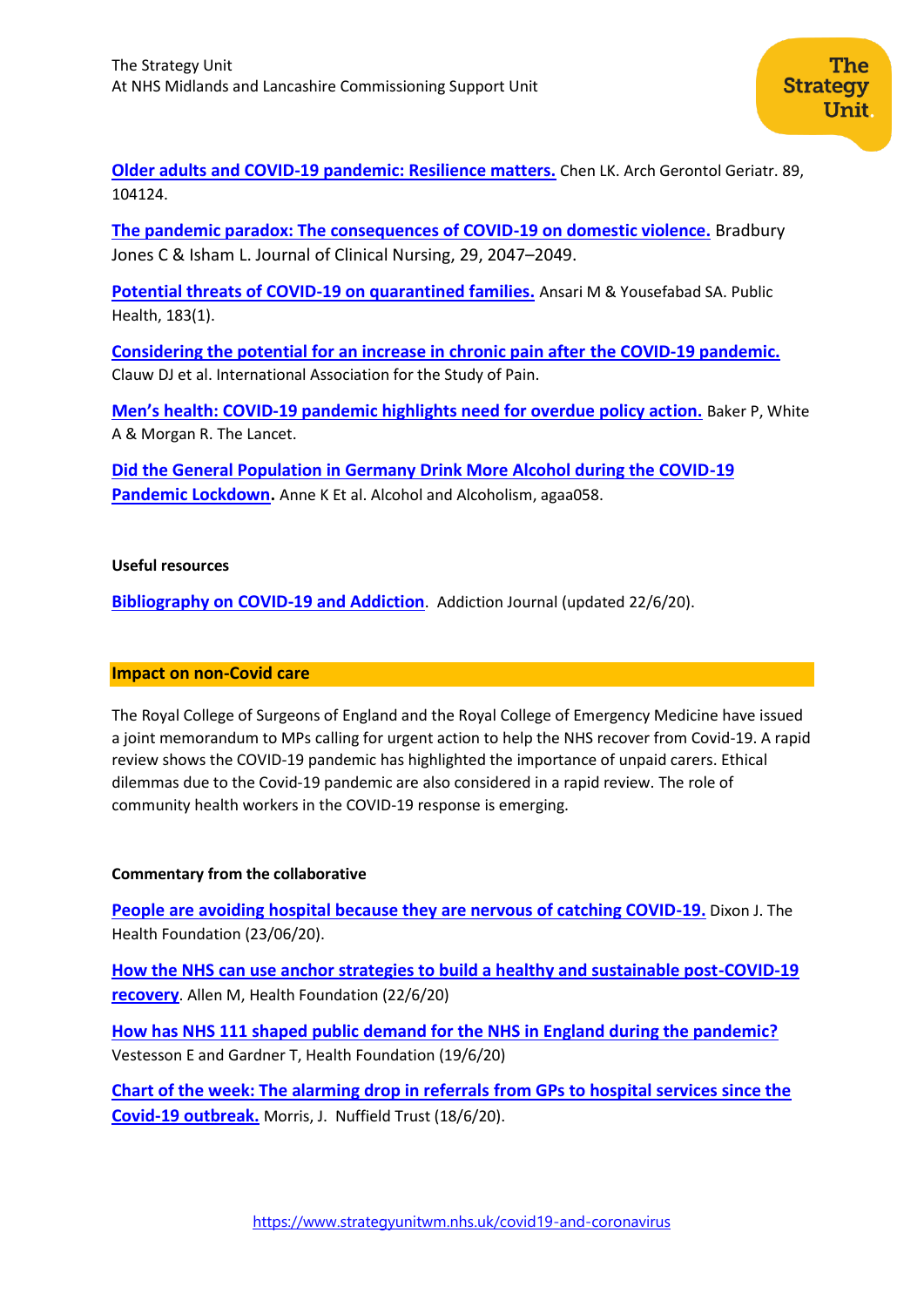

#### **Guidance**

**[Strengthening health systems resilience: key concepts and strategies](https://www.euro.who.int/en/about-us/partners/observatory/publications/policy-briefs-and-summaries/strengthening-health-systems-resilience-key-concepts-and-strategies-2020)**. Thomas S et al., World Health Organization.

#### **Rapid reviews**

#### *Long Term Care*

#### **[International examples of measures to support unpaid carers during the COVID-19](https://ltccovid.org/wp-content/uploads/2020/06/International-measures-to-support-unpaid-carers-in-manage-the-COVID19-situation-17-June.pdf)**

**[pandemic](https://ltccovid.org/wp-content/uploads/2020/06/International-measures-to-support-unpaid-carers-in-manage-the-COVID19-situation-17-June.pdf). Lorenz-Dant K. Report in LTCcovid.org, International Long-Term Care Policy Network, CPEC-LSE, 17 June 2020**. The COVID-19 pandemic has highlighted the importance of unpaid carers. Even before the COVID-19 pandemic the support structures available for unpaid carers have been patchy, but since the onset of the COVID-19 pandemic many carers have been providing care nonstop without their usual support structures. The survey conducted by Carers UK showed that over half of carers interviewed felt overwhelmed and worried about burning out over the next few weeks. Unpaid carers in the survey also voiced financial concerns

#### *End of Life Services*

**[Ethical dilemmas due to the Covid-19 pandemic.](https://link.springer.com/article/10.1186/s13613-020-00702-7) Robert R et al. Annals of Intensive Care.** The pandemic has led to an unprecedented influx of patients in ICUs, raising ethical concerns not only surrounding triage and withdrawal of life support decisions, but also regarding family visits and quality of end-of-life support. This review aimed to point out some critical ethical choices with which ICU caregivers have been confronted during the Covid-19 pandemic and to underline their limits. The formalized strategies integrating the relevant tools of ethical reflection were disseminated without deviating from usual practices, leaving to intensivists the ultimate choice of decision.

#### **Emerging evidence**

#### *Primary Care*

**[Prioritising the role of community health workers in the COVID-19 response](https://gh.bmj.com/content/5/6/e002550.long) Ballard M, Bancroft E, Nesbit J, et al. Prioritising the role of community health workers in the COVID-19 response. BMJ Glob Health. 2020;5(6):e002550. doi:10.1136/bmjgh-2020-002550.** Community health workers are poised to play a pivotal role in fighting the pandemic, especially in countries with less resilient health systems. Drawing from practitioner expertise across four WHO regions, this article outlines the targeted actions needed at different stages of the pandemic to achieve the following goals: (1) PROTECT healthcare workers, (2) INTERRUPT the virus, (3) MAINTAIN existing healthcare services while surging their capacity, and (4) SHIELD the most vulnerable from socioeconomic shocks.

**[Telehealth in the Context of COVID-19: Changing Perspectives in Australia, the United](https://www.jmir.org/2020/6/e19264/)  [Kingdom, and the United States](https://www.jmir.org/2020/6/e19264/) Fisk M, Livingstone A, Pit SW. J Med Internet Res. 2020;22(6):e19264. Published 2020 Jun 9. doi:10.2196/19264.** The COVID-19 pandemic is forcing changes and may help to establish telehealth more firmly in its aftermath. Some of the changes may not be long-lasting. However, the momentum is such that telehealth will almost certainly find a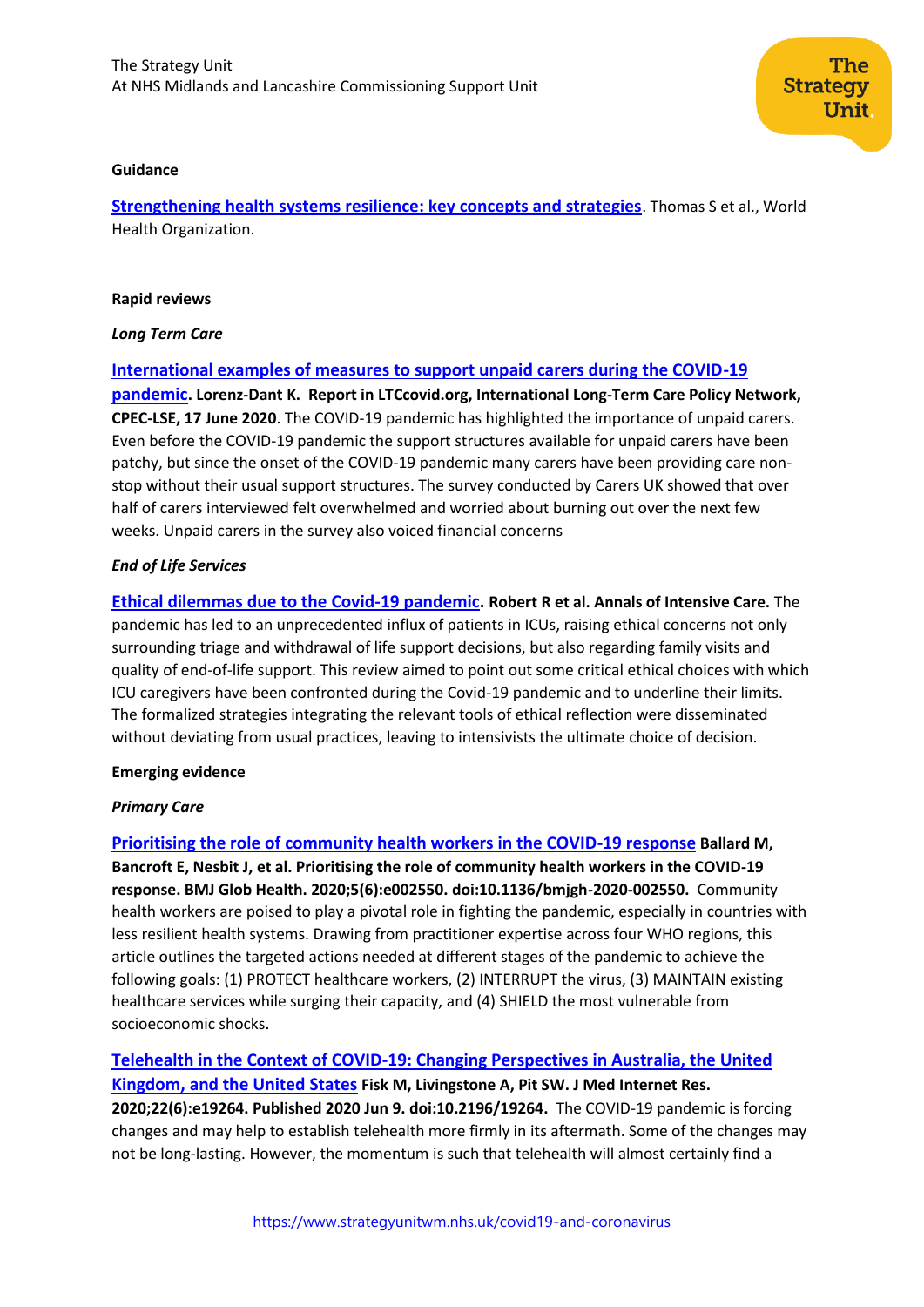stronger place within health service frameworks for each of the three countries and is likely to have increased acceptance among both patients and health care providers.

## *Outpatient Care*

**[Neuro-rehabilitation Service During COVID-19 Pandemic: Best Practices From UK](https://www.ejmanager.com/mnstemps/33/33-1589041766.pdf?t=1592913879) Sakel M, Saunders K, Chandi J, Haxha S, Faruqui R. J Pak Med Assoc. 2020;70(Suppl 3)(5):S136-S140. doi:10.5455/JPMA.33** This paper provides the context of COVID-19 outbreak with special reference to hospital-based neurorehabilitation services in the UK and transferrable lessons for similar services globally.

## *Elective Care*

## **[Surgical Considerations in Patients with COVID-19: What Orthopaedic Surgeons Should Know](https://www.ncbi.nlm.nih.gov/pmc/articles/PMC7219827/)**

**Liang ZC, Chong MSY, Sim MA, Lim JL, Castañeda P, Green DW, Fisher D, Ti LK, Murphy D, Hui JHP. . J Bone Joint Surg Am. 2020 Jun 3;102(11):e50. doi: 10.2106/JBJS.20.00513.** In the surgical and perioperative management of patients with COVID-19, the general principles of clinical urgency, patient and health-care worker protection, and conservation of healthcare resources need to be similar applied in the preoperative, intraoperative, and postoperative settings to minimize inadvertent COVID-19 occupational exposure.

# **[The impact of COVID‐19 on the provision of cardiac surgical services.](https://onlinelibrary.wiley.com/doi/10.1111/jocs.14631)** Shafi AMA, Hewage S & Harky A. Journal of Cardiac Surgery, 35(6). One implication of the pandemic is the cancellation of elective cardiac surgeries and the centralization of services. As a result, hospitals in Europe, North

America, and the United Kingdom have had to alter the services offered to patients to be able to cope with service provision for COVID infected patients. Data should be collected during this period to provide a good insight following the lockdown period to understand the implication of such service alteration.

#### *Emergency Care*

# **[COVID-19 kills at home: the close relationship between the epidemic and the increase of](https://academic.oup.com/eurheartj/article/doi/10.1093/eurheartj/ehaa508/5860258)  [out-of-hospital cardiac arrests](https://academic.oup.com/eurheartj/article/doi/10.1093/eurheartj/ehaa508/5860258). Baldi E et al, European Heart Journal,**

**ehaa508, <https://doi.org/10.1093/eurheartj/ehaa508>** An increase in out-of-hospital cardiac arrest (OHCA) incidence has been reported in the very early phase of the COVID-19 epidemic, but a clear demonstration of a correlation between the increased incidence of OHCA and COVID-19 is missing so far. This paper aims to verify whether there is an association between the OHCA difference compared with 2019 and the COVID-19 epidemic curve.

# **[Covid-19: Implications for Prehospital, Emergency and Hospital Care in Patients With](https://journals.sagepub.com/doi/full/10.1177/2048872620923639?url_ver=Z39.88-2003&rfr_id=ori:rid:crossref.org&rfr_dat=cr_pub%20%200pubmed)**

**[Acute Coronary Syndromes](https://journals.sagepub.com/doi/full/10.1177/2048872620923639?url_ver=Z39.88-2003&rfr_id=ori:rid:crossref.org&rfr_dat=cr_pub%20%200pubmed) Huber K, Goldstein P. Eur Heart J Acute Cardiovasc Care. 2020;9(3):222-228. doi:10.1177/2048872620923639** Hospitals play a critical role in providing communities with essential medical care during all types of disaster. Depending on their scope and nature, disasters can lead to a rapidly increasing service demand that can overwhelm the functional capacity and safety of hospitals and the healthcare system at large. Planning during the community outbreak of coronavirus disease 2019 (Covid-19) is critical for maintaining healthcare services during our response. This paper describes, besides general measures in times of a pandemic, also the necessary changes in the invasive diagnosis and treatment of patients presenting with different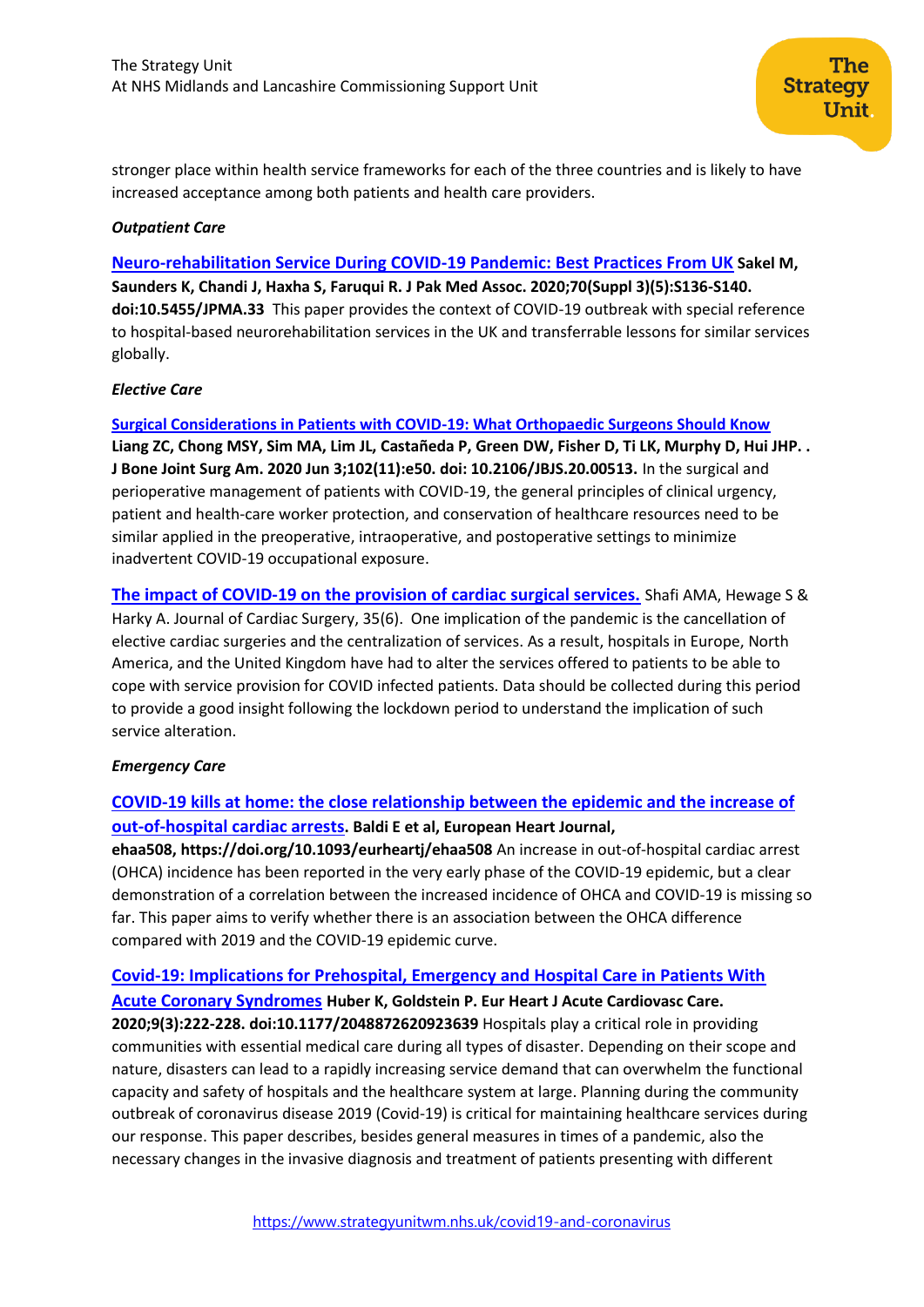entities of acute coronary syndromes including structural adaptations (networks, spokes and hub centres) and therapeutic adjustments.

### *Mental Health Services*

**[Community Mental Health Care Delivery During the COVID-19 Pandemic: Practical](https://link.springer.com/article/10.1007/s10597-020-00662-z)  [Strategies for Improving Care for People with Serious Mental Illness](https://link.springer.com/article/10.1007/s10597-020-00662-z). Kopelovich SL et al, Community Mental Health Journal, https://doi.org/10.1007/s10597-020-00662-z** The COVID-19 pandemic has presented a formidable challenge to care continuity for community mental health clients with serious mental illness and for providers who have had to quickly pivot the modes of delivering critical services. Despite these challenges, many of the changes implemented during the pandemic can and should be maintained. These include offering a spectrum of options for remote and in-person care, greater integration of behavioural and physical healthcare, prevention of viral exposure, increased collaborative decision-making related to long-acting injectable and clozapine use, modifying safety plans and psychiatric advance directives to include new technologies and broader support systems, leveraging natural supports, and integration of digital health interventions. This paper represents the authors' collaborative attempt to both reflect the changes to clinical practice they have observed in CMHCs across the US during this pandemic and to suggest how these changes can align with best practices identified in the empirical literature.

## *End of life*

# **[Anticipatory prescribing in community end-of-life care in the UK and Ireland during the](https://spcare.bmj.com/content/early/2020/06/15/bmjspcare-2020-002394)**

**[COVID-19 pandemic: online survey](https://spcare.bmj.com/content/early/2020/06/15/bmjspcare-2020-002394) Antunes B, Bowers B, Winterburn I, et al., BMJ Supportive & Palliative Care Published Online First: 16 June 2020. doi: 10.1136/bmjspcare-2020-002394.** The challenges of the COVID-19 pandemic for UK community palliative care has stimulated rapid innovation in AP. The extent to which these are implemented and their clinical efficacy need further examination.

#### **[The Novel Coronavirus Disease \(COVID-19\) and Its Impact on Cardiovascular Disease](https://journals.lww.com/cardiologyinreview/Abstract/2020/07000/The_Novel_Coronavirus_Disease__COVID_19__and_Its.2.aspx).**

**[Golemi](https://journals.lww.com/cardiologyinreview/Abstract/2020/07000/The_Novel_Coronavirus_Disease__COVID_19__and_Its.2.aspx) Minga, Iva MD\*; Golemi, Lolita BS†; Tafur, Alfonso MD‡; Pursnani, Amit MD‡ , Cardiology in Review: July/August 2020 - Volume 28 - Issue 4 - p 163-176 doi:** 

**10.1097/CRD.0000000000000317** The coronavirus disease 2019 (COVID-19) pandemic has placed a significant strain on healthcare providers. As the number of patients continue to surge, healthcare workers are now forced to find different approaches to practicing medicine that may affect patient care. In addition, COVID-19 has many cardiovascular complications that affect the clinical course of patients. In this article, we summarize the cardiovascular impact of COVID-19 and some of the challenges that patients and the healthcare system will face during this pandemic.

#### **Cancer services**

**[Cancer x Coronavirus: The impact on young people](https://www.teenagecancertrust.org/sites/default/files/Cancer-coronavirus-report-June-2020-Teenage-Cancer-Trust.pdf)**. **Teenage Cancer Trust.** 81% of respondents had been asked to shield, and of these, nearly all (91%) said they had been affected by shielding. During the pandemic, young people with cancer found accessing a physiotherapist (69%) and psychologist (53%) more challenging than normal. Of everyone in their treatment team, young people with cancer were most likely to see a Teenage Cancer Trust Youth Support Co-ordinator more often than they were before the pandemic. Seeing friends and family (53%), accessing work or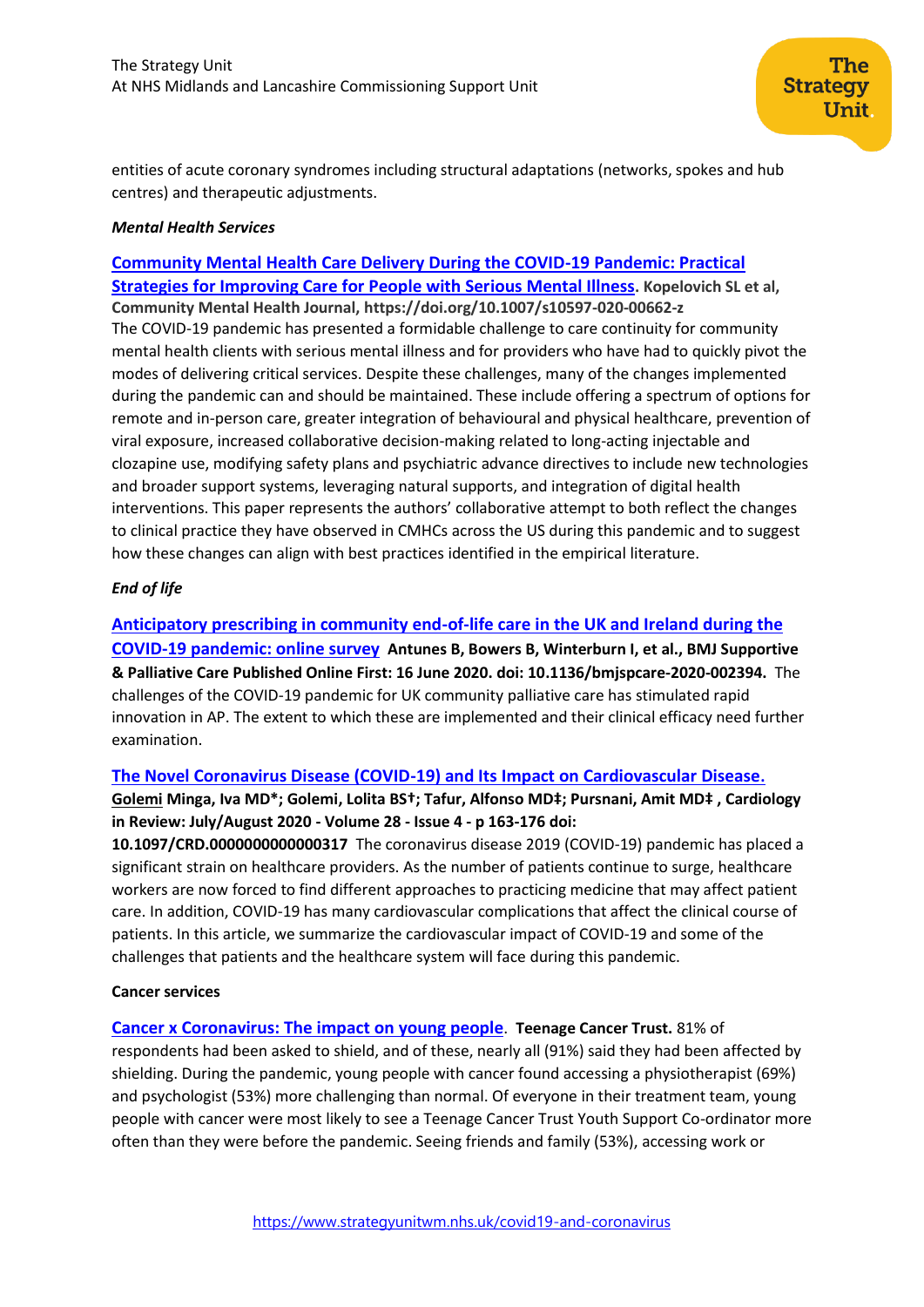education (44%) and young people's mental (27%) and physical health (25%) were all areas that young people felt were difficult to manage during the pandemic

The

Unit.

**Strategy** 

#### **Maternity services**

**[Implementation of Obstetric Telehealth During COVID-19 and Beyond](https://link.springer.com/article/10.1007/s10995-020-02967-7). Fryer K et al,** *Matern Child Health J* **(2020).<https://doi.org/10.1007/s10995-020-02967-7>** Due to the COVID-19 pandemic, implementation of telehealth and telehealth have become crucial to ensure the safe and effective delivery of obstetric care. This implementation is one that will continue to require attention to planning, procedures and processes, and thoughtful evaluation to ensure the sustainability of telehealth and telehealth post COVID-19 pandemic.

#### **Commentaries**

#### *Long Term Conditions Management*

**[Rethinking 'essential' and 'nonessential': the developmental paediatrician's COVID](https://academic.oup.com/pch/article/doi/10.1093/pch/pxaa077/5860272)-19 [response](https://academic.oup.com/pch/article/doi/10.1093/pch/pxaa077/5860272).** Fung A and Ricci MF, *Paediatrics & Child Health*, pxaa077, https://doi.org/10.1093/pch/pxaa077

#### *Elective care*

**[Elective surgeries during COVID-19 storm: The best surgeon knows when not to operate.](https://www.tevak.org/full-text/1110)** Atikk OS. Joint Diseases and Related Surgery, 31(2).

**The Evolving [COVID-19 Effect on Hip Fracture Patients.](https://www.injuryjournal.com/article/S0020-1383(20)30490-3/pdf)** Hadfield JN and Gray AC, Injury 51

**[Helping the NHS recover from COVID-19](https://www.rcseng.ac.uk/-/media/files/rcs/coronavirus/joint-memorandum-commons-hsc-committee.pdf)** Royal College of Surgeons of England (RCSEng) and the Royal College of Emergency Medicine (RCEM)

#### *Emergency care*

**[Helping the NHS recover from COVID-19](https://www.rcseng.ac.uk/-/media/files/rcs/coronavirus/joint-memorandum-commons-hsc-committee.pdf)** Royal College of Surgeons of England (RCSEng) and the Royal College of Emergency Medicine (RCEM)

#### **Cancer services**

**Covid-[19: Urgent cancer referrals fall by 60%, showing "brutal" impact of pandemic](https://www.bmj.com/content/369/bmj.m2386). Mahase E, BMJ**

#### *Mental Health Services*

**[An overview of the expert consensus on the mental health treatment and services for](https://www.ijbs.com/v16p2265.htm)  [major psychiatric disorders during COVID-19 outbreak: China's experiences.](https://www.ijbs.com/v16p2265.htm)** Xiang YT Et al. Int J Biol Sic, 16(13).

#### *Public health*

**[Public health in the eye of the storm: what can we learn from the COVID-19 pandemic](https://academic.oup.com/eurpub/article/30/3/394/5856674)  [experience to strengthen public health services in Europe?](https://academic.oup.com/eurpub/article/30/3/394/5856674) Azzopardi-Muscat N, Kluge HHP. Eur J Public Health. 2020;30(3):394-395. doi:10.1093/eurpub/ckaa089**